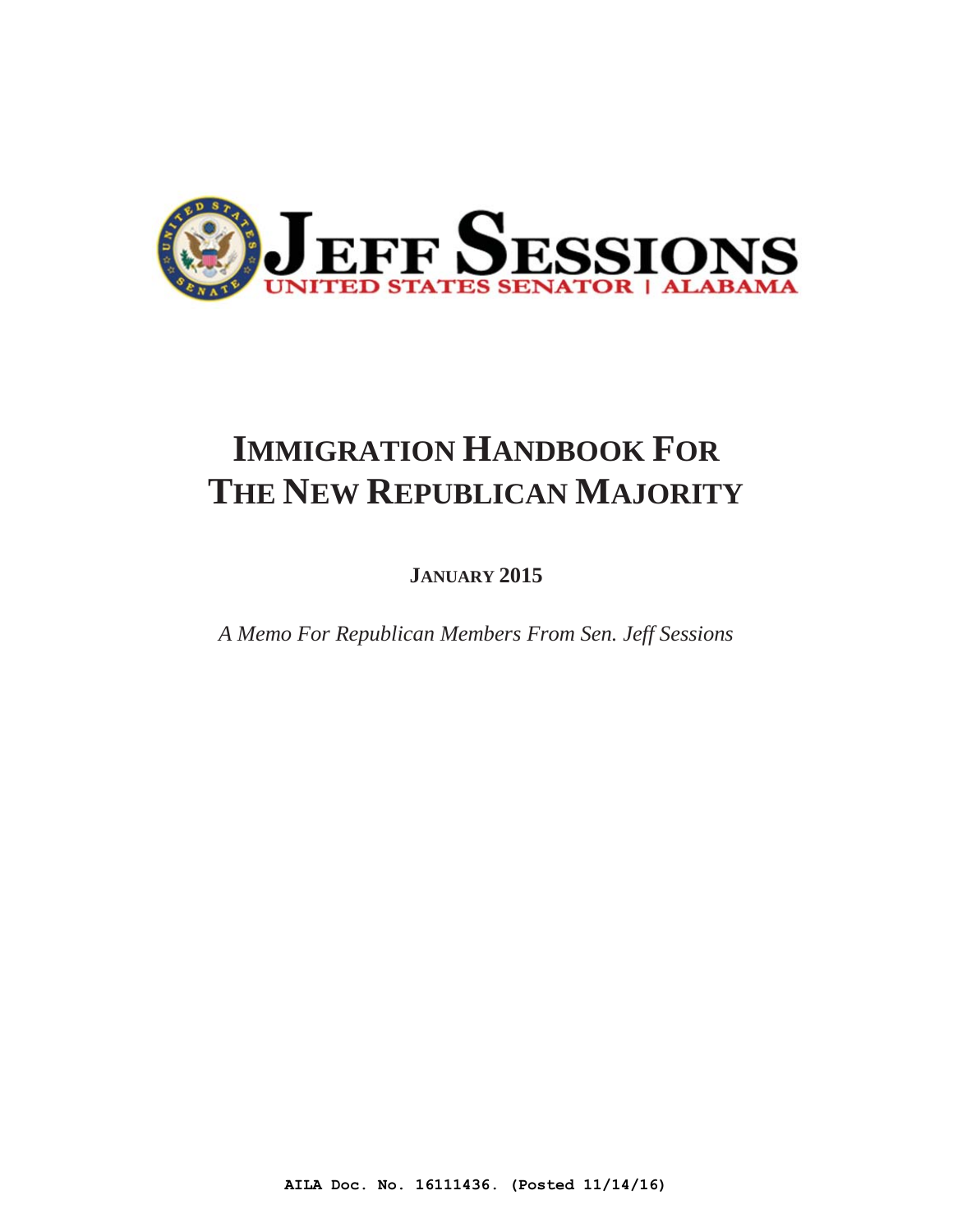CONTENTS:

PART I: INTRODUCTION (pg. 1) PART II: EXECUTIVE AMNESTY (pg. 4) PART III: ENFORCEMENT COLLAPSE (pg. 6) PART IV: IMMIGRATION AND THE ECONOMY (pg. 9) PART V: IMMIGRATION AND THE WELFARE STATE (pg. 13) PART VI: IMMIGRATION POLLS AND MESSAGING (pg. 15) PART VII: THE SILICON VALLEY STEM HOAX (pg. 19) PART VIII: CONCLUSION (pg. 23)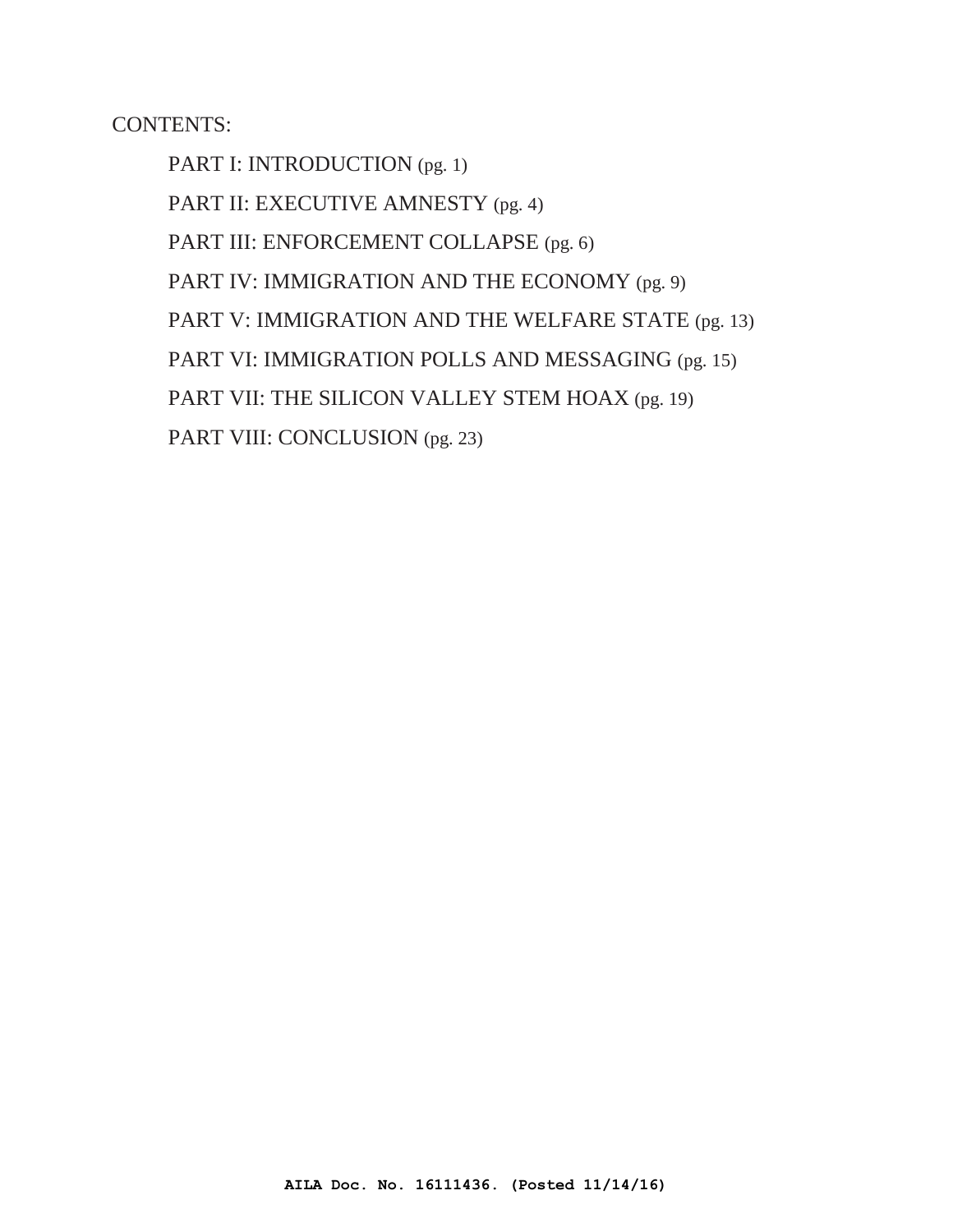## **INTRODUCTION**

"Immigration reform" may be the single most abused phrase in the English language. It has become a legislative honorific almost exclusively reserved for proposals which benefit everyone but actual American citizens.

 Consider the recent Obama-backed "immigration reform" bill rejected by Congress. That bill—the culmination of a \$1.5 billion lobbying effort<sup>1</sup>—doubled the influx of foreign workers to benefit corporate lobbyists, offered sweeping amnesty to benefit illegal immigrants, and collapsed enforcement to benefit groups in the Democrat political machine that advocate open borders. $^{2}$ 

 But for American citizens, the legislation offered nothing except lower wages, higher unemployment, and a heavier tax burden.<sup>3</sup>

 Those who suggest the only problem with the "Gang of Eight" bill was that it was "comprehensive" instead of "piecemeal" are missing the point. Whether in one part, five parts, or ten, the underlying policy would have been no less disastrous.

 The last four decades have witnessed the following: a period of record, uncontrolled immigration to the United States; a dramatic rise in the number of persons receiving welfare; and a steep erosion in middle class wages.<sup>4</sup> But the only "immigration reforms" discussed in Washington are those pushed by interest groups who want to remove what few immigration controls are left in order to expand the record labor supply even further.

 The principal economic dilemma of our time is the very large number of people who either are not working at all, or not earning a wage great enough to be financially independent. The surplus of available labor is compounded by the loss of manufacturing jobs due to global competition and reduced demand for workers due to automation.

What sense does it make to continue legally importing millions of low-wage workers<sup>5</sup> to fill jobs while sustaining millions of current residents on welfare? Indeed, the same

<sup>&</sup>lt;sup>1</sup> Sunlight Foundation report, "Untangling the web of immigration lobbying," March 25, 2013, available at http://bit.ly/1KtcjvU.

 $2$  The array of special interests backing the bill was dizzying: from billionaires like Bill Gates and Mark Zuckerberg, to powerful groups like the Chamber of Commerce and Partnership for A New American Economy, to open-borders groups like La Raza and Casa De Maryland.

<sup>&</sup>lt;sup>3</sup> CBO projected that the legislation would reduce wages, reduce per-capita GNP, and increase unemployment. Further, the Budget Committee's Republican staff analysis found the long-term unfunded liability for Obamacare alone would rise by \$2 trillion.

<sup>&</sup>lt;sup>4</sup> According to the U.S. Census Bureau, the foreign-born population has quadrupled since 1970 to a record 41.3 million; 1 in 3 US residents now receives some form of means-tested assistance (e.g. food stamps, Medicaid, TANF); and median family income today is more than \$4,000 beneath its level in December 2007.

<sup>&</sup>lt;sup>5</sup> Each year, the U.S. admits 1 million mostly low-skilled legal immigrants along with 700,000 temporary foreign workers, 500,000 foreign students, and 70,000 refugees and asylum-seekers.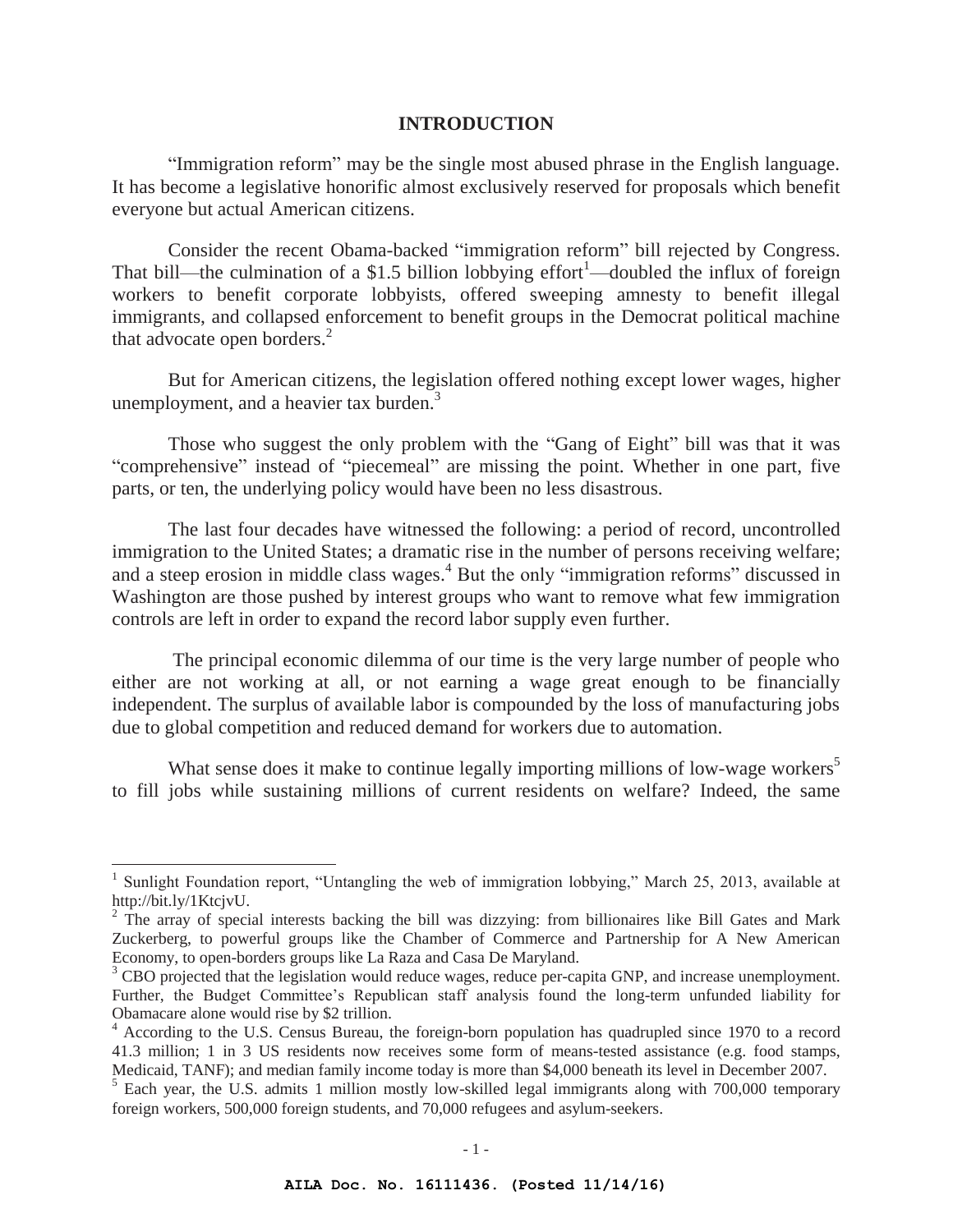companies demanding a large boost in foreign labor are laying off American workers en masse.<sup>6</sup>

The question is not whether one supports or opposes "immigration reform." It is an incoherent question. Nobody says opponents of tax hikes oppose "tax reform," or that opponents of cap-and-trade oppose "energy reform."

If asked for one's position on "immigration reform" one could reply: *I am opposed to any immigration policy which makes it harder for the unemployed to find jobs and easier for employers to keep pay low. If by "immigration reform," you mean helping the unemployed return to the workforce, limiting work visas so wages can rise, and establishing firm control over entry and exit in the United States, then I am for it. Which do you mean?*

Democrats have already answered this question. In the House and Senate, they were virtually unanimous in their support of the 2013 "Gang of Eight" immigration bill. But their strategy—appealing to the interest groups, donors, advocacy coalitions, and media personalities who oppose any sensible immigration controls—rests on the assumption that Republicans will compete for the same audience.

But we were not elected to clamor for the affections of Washington pundits and trendy CEOs.

The largest untapped constituency in American politics are the 300 million American citizens who have been completely left out of the immigration debate. Speak to that constituency—with clarity and compassion—and change the issue forever.

Republicans lost the 2012 election, according to exit polls, because voters believed that the Republican Party is "out of touch with the concerns of most people in the United States today." This is evidenced by the fact that Romney trailed Obama among voters earning \$30,000 to \$50,000 by 15 points and among voters earning under \$30,000 by 28 points. Republicans cannot win in 2016 without these voters, and Republicans cannot win these voters unless they prove that they are willing to break from the donor class and defend the working class. Donors don't win elections; voters win elections.

And the voters need our help.

 $\overline{a}$ 

For instance: while the media celebrates the recent jobs numbers, little-noticed data from the Bureau of Labor Statistics (BLS) was nowhere to be seen in the big papers or the nightly news. So too has it been absent from the official broadcasts of the Republican Party. Yet the finding was remarkable: according to the BLS, all net employment gains since the recession have gone to foreign workers while 1.5 million *fewer* U.S.-born Americans hold

<sup>6</sup> Byron York in the *Washington Examiner*, "Companies lay off thousands, then demand immigration reform for new labor," Sept. 11, 2013, available at http://washex.am/1KtdcEN.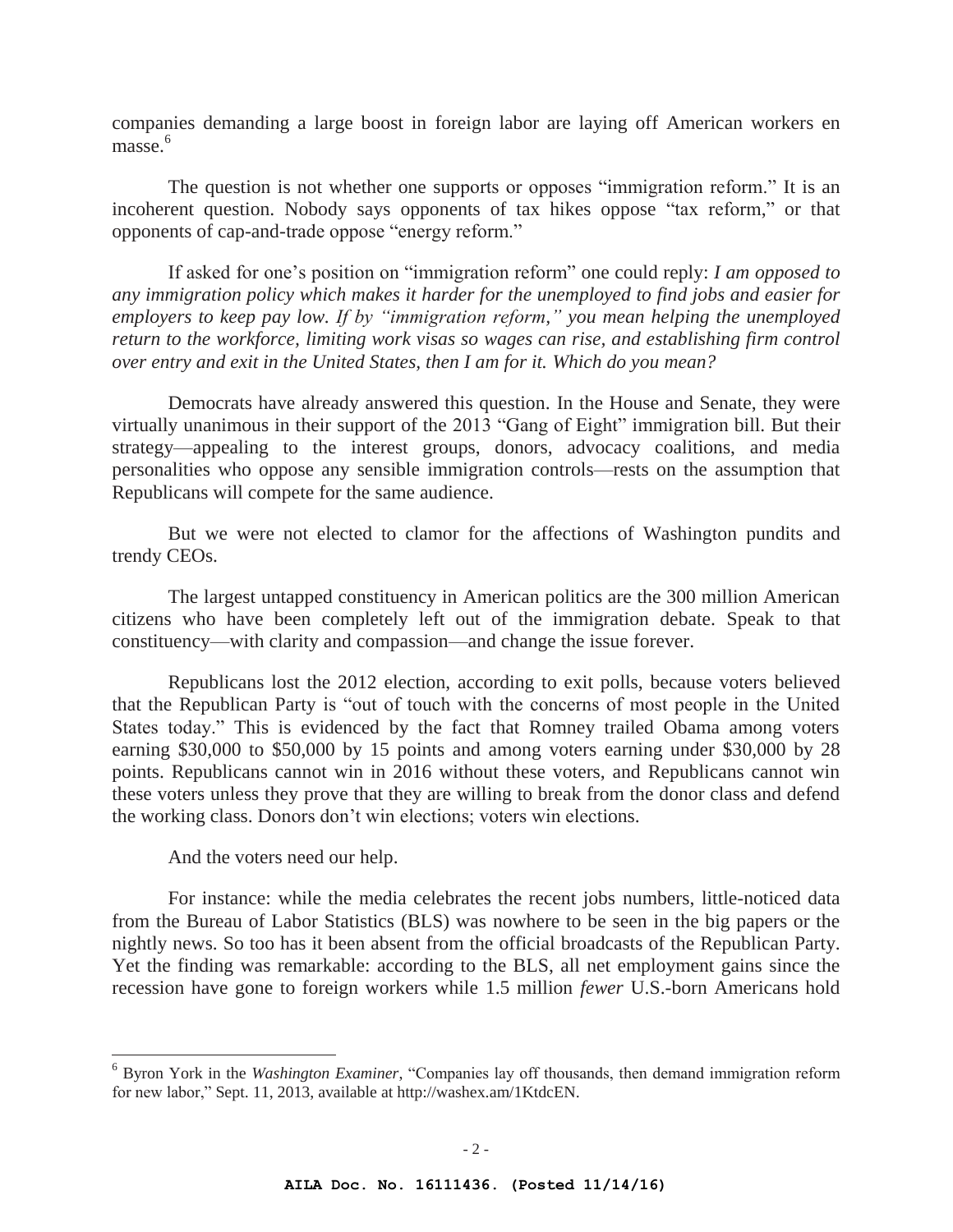jobs today than did then—despite the total population of U.S.-born adults increasing by 11 million over that same time.<sup>7</sup>

Why should facts so important be so well concealed?

On no issue is there a greater separation between the everyday citizen and the political elite than on the issue of immigration. For decades, the American people have begged and pleaded for a just and lawful system of immigration that serves their interests—but their demands are refused. For years, Americans have been scorned and mocked by the elite denizens of Washington and Wall Street for having legitimate concerns about how uncontrolled immigration impacts their jobs, wages, schools, hospitals, police departments, and communities. But those who do the mocking are often ensconced behind gated compounds, guarded private schools, chauffeured SUVs, and fenced-off estates.

Our message to the American people: you are right. And you've been right from the beginning. We hear you and we will deliver.

We need make no apology in rejecting an extreme policy of sustained mass immigration, which the public repudiates $\delta$  and which the best economic evidence tells us undermines wage growth and economic mobility.<sup>9</sup> Here again, the dialect operates in reverse: the "hardliners" are those who refuse even the most modest immigration controls on the heels of four decades of large-scale immigration flows (both legal and illegal), and increased pressures on working families.

Conservativism is by its nature at odds with the extreme, the untested, the ahistorical. The last large-scale flow of legal immigration (from approximately 1880–1920) was followed by a sustained slowdown that allowed wages to rise, assimilation to occur, and the middle class to emerge.

With immigrant visas being issued at a record clip, and record numbers of Americans not working, the conservative approach would be to slow down a bit and focus on helping those struggling here today—both immigrant and native-born—rise out of poverty and into self-sufficiency.

The pages that follow attempt to provide you with the facts, figures, messages, and polling data to prepare you to fight the most well-funded and powerful network of special interests you will ever confront. I encourage you to read on; the American people are counting on us.

 $<sup>7</sup>$  One in five jobs in the U.S. is now held by a foreign worker, based on the BLS data.</sup>

<sup>&</sup>lt;sup>8</sup> Polling consistently shows widespread public backing for cuts to legal immigration. An August 2014 Reuters poll, to take one representative example, showed the public desires immigration reductions over increases by an enormous 3-1 margin. See http://reut.rs/1Ktiiko.

<sup>&</sup>lt;sup>9</sup> Research from Harvard Professor Dr. George Borjas documents that current high immigration rates result in a net wages loss of \$402 billion annually for American workers competing with foreign labor.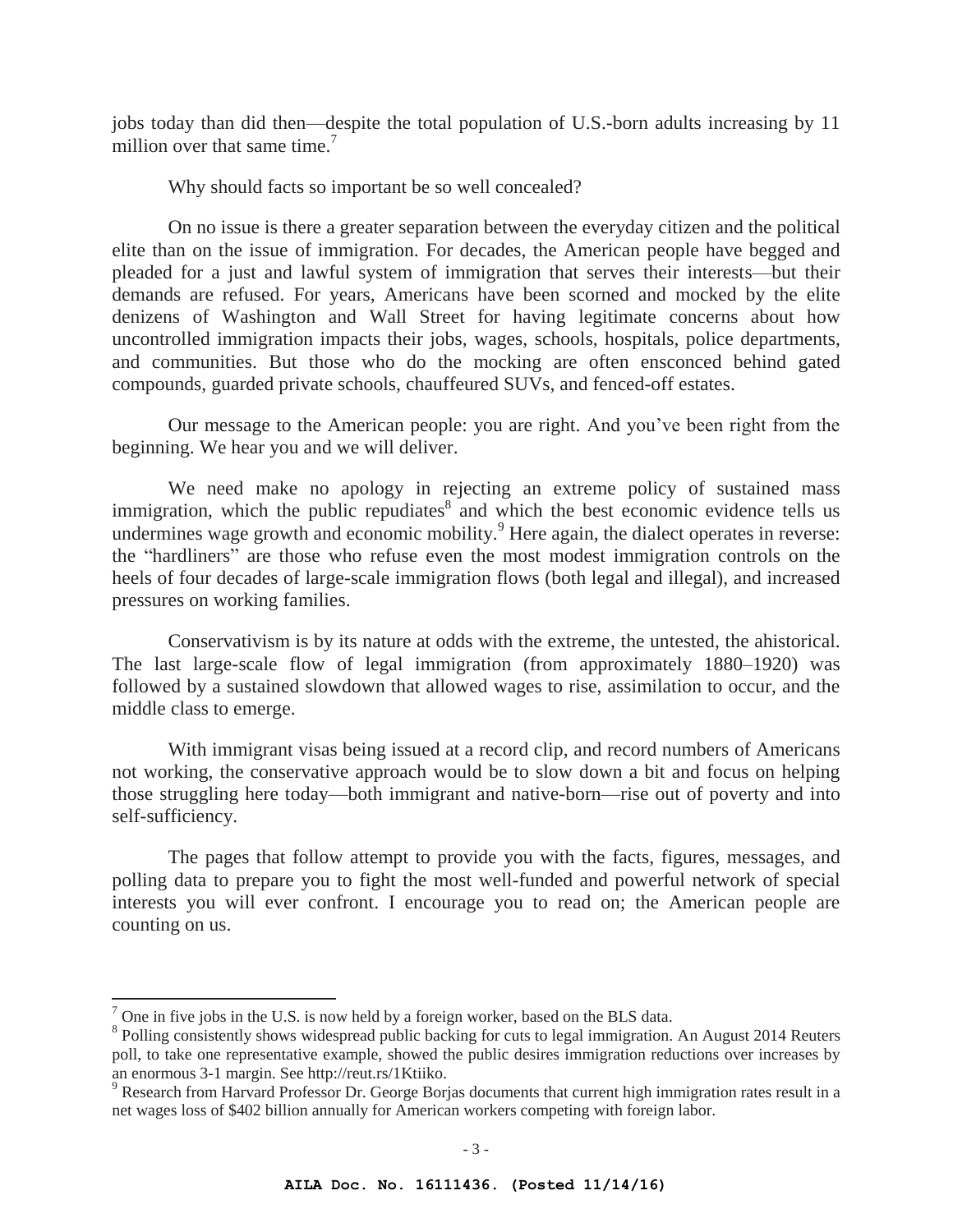### **EXECUTIVE AMNESTY**

The 114th Congress opens under the shadow of President Obama's recent immigration orders. President Obama has declared null and void the sovereign immigration laws of the United States in order to implement immigration measures the Congress has repeatedly and explicitly rejected. His order grants five million illegal immigrants work permits, Social Security, Medicare, and free tax credits—taking jobs and benefits directly from struggling American workers.

U.S. citizens have been stripped of their protections they are entitled to under law.<sup>10</sup>

 President Obama himself once admitted that only an Emperor could issue such edicts.<sup>11</sup> Yet here we stand today in 2015, living under imperial decrees that defy the will of the people, the laws their government has passed, and the Constitution we took an oath to uphold.

How Congress responds to this emergency will define its legacy.

As one commentator observed, the real danger is in "underrreacting."<sup>12</sup> We are already well down this road. The most emphasized public priorities for the new GOP Congress cover everything from the Keystone Pipeline to enacting Trade Promotion Authority, while funding DHS is treated more as a hurdle to clear than a line in the sand.

We are told we need to focus on "governing" in order to set the stage for 2016. But as Jeffrey Anderson with the *Weekly Standard* reminds us, "there is no more central act of governing than defending our founding charter." Elections are not the end, but the means to the end. Why were we elected if not to protect our constituents and their Constitution? Why are we here if not to serve the citizens who sent us here?

Republicans won this last election precisely because they promised to fight Obama's amnesty and stand up for the American people. Days before the election, the Chairman of our party pledged: *"*We will do everything we can to make sure it doesn't happen… We can't allow it to happen and we won't let it happen. I don't know how to be any stronger than that. I'm telling you, everything we can do to stop it we will." This is the commitment the American people heard and affirmed with their votes.

 $10$  For instance, the Immigration and Nationality Act prohibits companies from hiring illegal immigrants; this protection has been summarily removed.

<sup>&</sup>lt;sup>11</sup> "The problem is that I'm the president of the United States, I'm not the emperor of the United States. My job is to execute laws that are passed," President Obama, statement on a Google+ Hangout, Feb. 21, 2013, available at http://youtu.be/-e9lmy\_8FZM. Even British Monarchs were bound by acts of Parliament.

<sup>12</sup> *National Review* senior editor Ramesh Ponnuru, comments available at http://dailysign.al/1KtdMT8.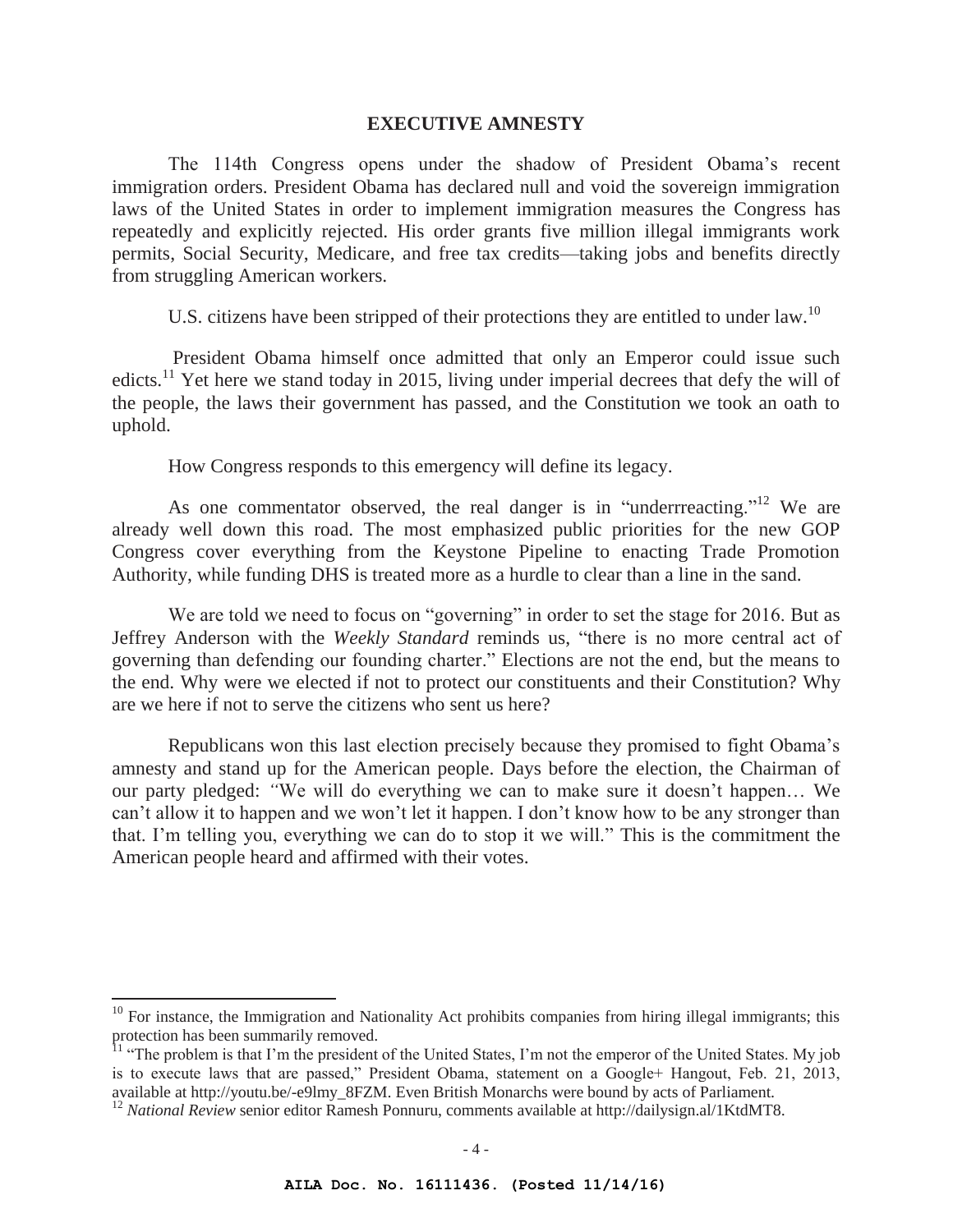Exit polls were unequivocal. More than 3 in 4 voters cited immigration as an important factor in their vote, believed that U.S. workers should get priority for jobs, and opposed the President's plans for executive amnesty.<sup>13</sup>

We may have won an election, but the American people will only win when we honor the trust placed in us and use the powers they have lent to us to champion their interests.

Congress has the power to stop this action by denying funds for its implementation. Surely, Congress must not allow the President a single dime to carry out an illegal order that Congress has rejected and which supplants the laws Congress has passed. A constitutional breach of this magnitude demands nothing less than a vigorous, public, disciplined campaign to rally the nation behind a Republican effort to deny the President the funds he would need to carry it out. Yet presently no such public campaign exists: we receive more talking points about the trade bills and a pipeline than about saving the American worker from the dissolution of our borders. Is our goal to win this fight, or just to "move past" it?

Unified completely behind the task of using the DHS bill to block funds for this illegal scheme, all of our strength could then be squarely focused on rallying the public to action. The referendum in Oregon on driver's licenses for illegal immigrants demonstrates the universal strength of this issue.<sup>14</sup> How many more Democrats are willing to lose their seats to protect the President's immigration actions?

This effort could be complimented by common sense enforcement-only measures like universal E-Verify, ending catch-and-release, mandatory repatriation for unaccompanied alien minors, ending asylum loopholes, and closing off welfare for illegal immigrants. No enforcement plan can be successful that does not block the President from continuing to release illegal immigrants into the United States and provide them with immigration benefits; a "border security" plan that does not include these elements may end up as nothing more than a slush fund used by the Administration to resettle illegal immigrants in the U.S. interior.

<sup>&</sup>lt;sup>13</sup> The Polling Company national post-election survey of actual voters, available at http://bit.ly/1KtiwYL.

<sup>&</sup>lt;sup>14</sup> In a ballot referendum last November, Oregon voters overturned the legislature's bill granting driver's licenses to illegal immigrants by a resounding 2-1 margin—despite being outspent over 10:1.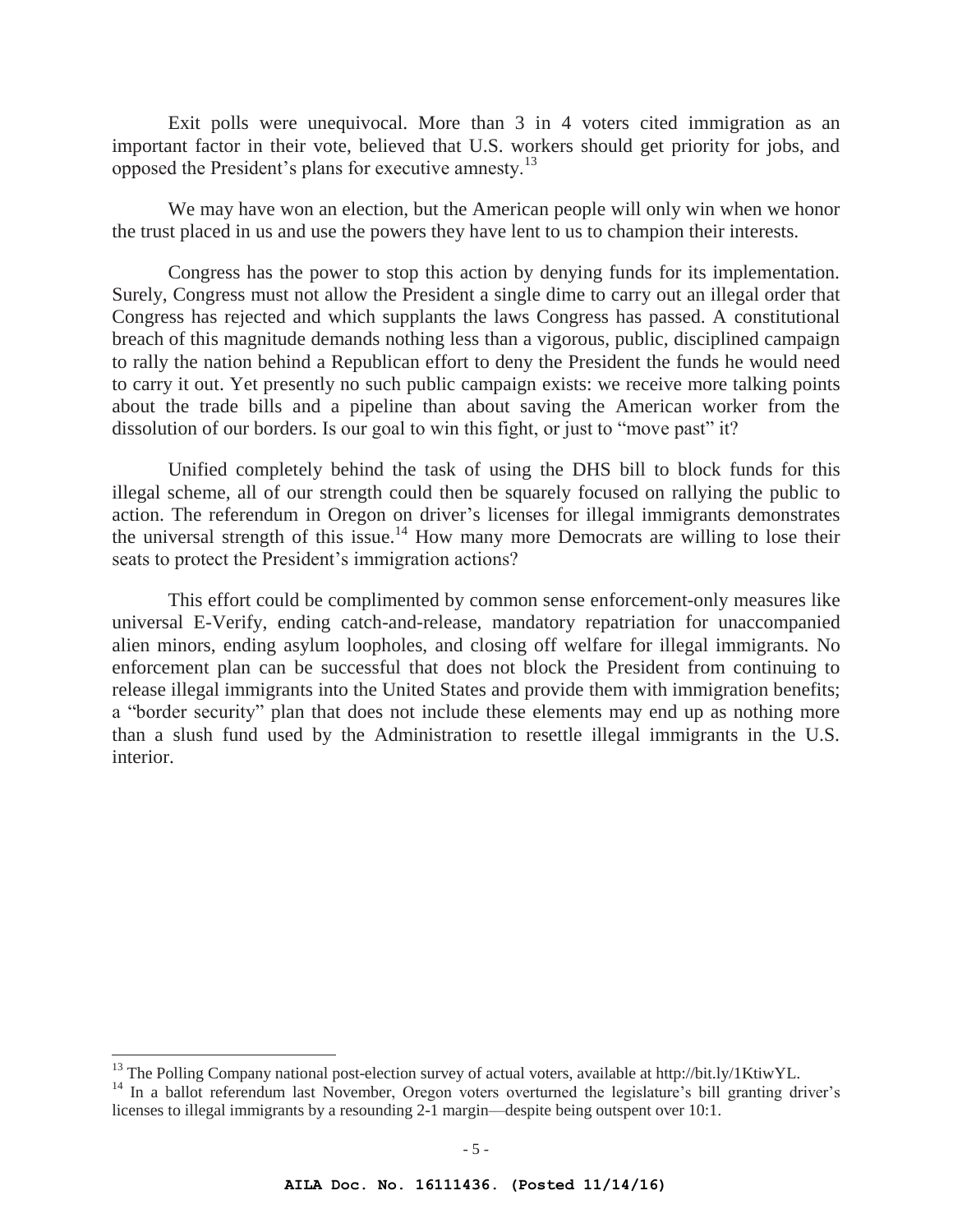### **ENFORCEMENT COLLAPSE**

President Obama's former ICE Director, John Sandweg, famously conceded: "if you're a run-of-the-mill immigrant here illegally, your odds of getting deported are close to zero."<sup>15</sup>

Since entering office, President Obama has engaged in a sustained campaign to collapse immigration enforcement. My office has compiled a detailed timeline of his actions, including many dangerous directives not widely known to the public—a copy of which can be provided upon request.

Talk has surfaced in Congress of responding to this enforcement collapse by passing a "border security" bill. However, a conventional border security plan will do little or nothing to restore enforcement. As long as the President continues to ignore the law, order his officers to free illegal immigrants, and refuse to remove individuals who are here illegally, the problem will only get worse.

 Consider the illegal immigration surge from Central America. Approximately 99 percent of those who arrived in that surge—whether minors or adults in family units—are still in the United States, according to DHS data.<sup>16</sup> Instead of removing illegal immigrants, the President has expended enormous time, energy, and resources into resettling newly arrived illegal immigrants throughout the United States. Any border security plan that leaves this resettlement operation intact is doomed to failure. Jessica Vaughan at the Center for Immigration Studies estimates that more than 100,000 illegal immigrants who showed up at the border this year have been freed into the United States.

 Increasing the budget for DHS in the form of additional Border Patrol agents, vehicles, etc., will not stem the tide of illegal immigration as long as catch-and-release continues and as long as interior enforcement remains gutted. No amount of additional resources will work if our law enforcement officers cannot carry out their duties. Absent such reform, we are just using those resources to facilitate the transfer of illegal immigrants from south of the border to north of the border.

Interior deportations have fallen 23 percent since last year alone, and have been halved since 2011—when then-ICE Director Morton issued the so-called Morton Memos exempting almost all illegal immigrants from enforcement and removal operations.

The effective result of the Administration's non-enforcement policy is that anyone in the world who manages to get into the interior of the United States—by any means, including overstaying a visa—is free to live, work, and claim benefits in the United States at Americans' expense. In particular, immigration benefits for illegal immigrant minors (and their relatives) has created an enormous enforcement loophole and magnet—what U.S.

<sup>15</sup> *Los Angeles Times*, "High deportation figures are misleading," April 1, 2014, available at http://lat.ms/1kOBOvn.

<sup>16</sup> Analysis of DHS data by the *Los Angeles Times,* Dec. 4, 2014, available at http://lat.ms/1Ktez6k.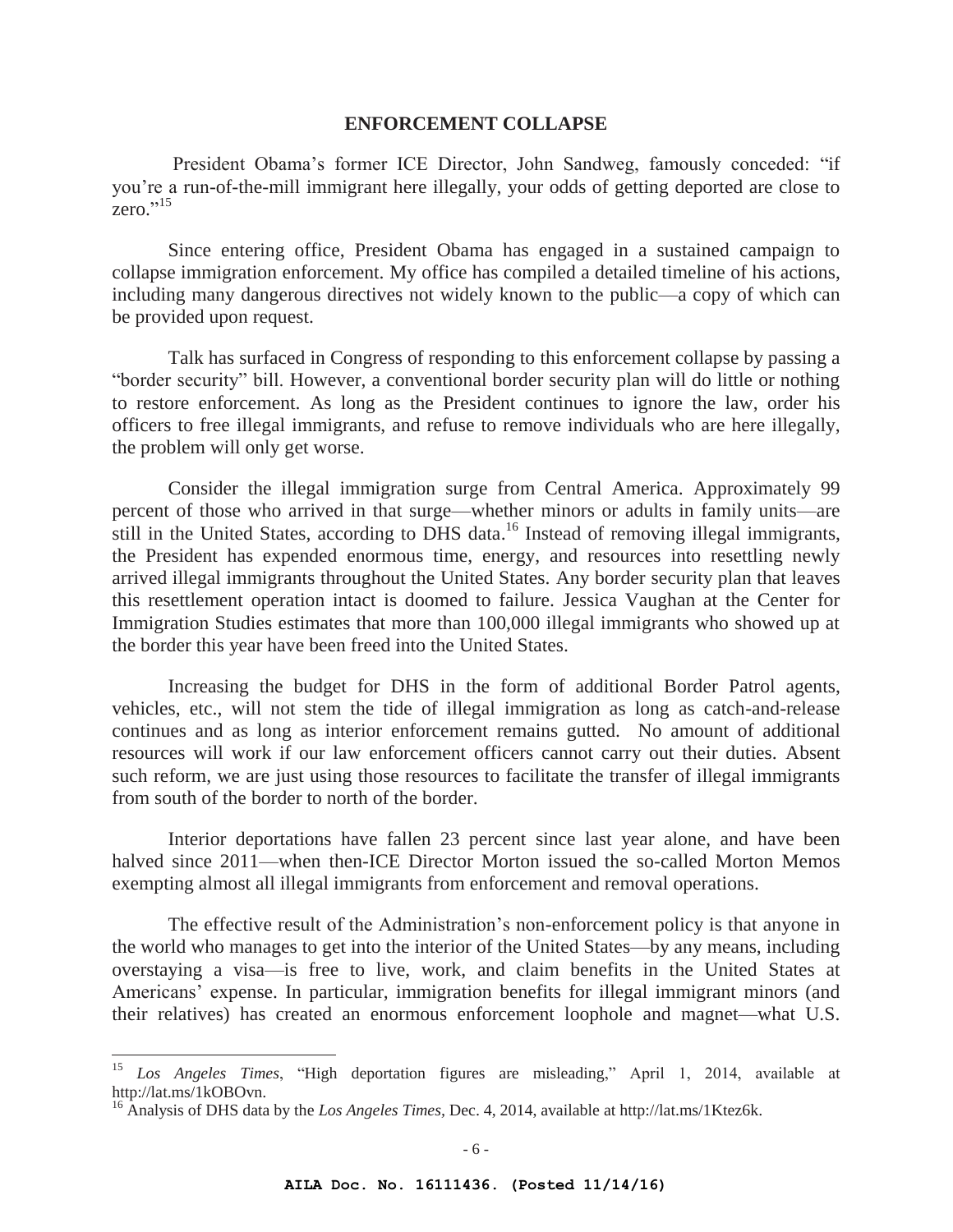Citizenship and Immigration Services union president Kenneth Palinkas likened to birthright amnesty for *any* foreign-born youth in the world (and, in turn, their families) who can manage to enter the United States.<sup>17</sup>

He also issued this further warning:

 $\overline{a}$ 

"The 9/11 hijackers got into the U.S. on visas and now, 13 years later, we have around 5 million immigrants in the United States who overstayed their visas – many from high-risk regions in the Middle East. Making matters more dangerous, the Obama Administration's executive amnesty, like S. 744 that he unsuccessfully lobbied for, would legalize visa overstays and cause millions additionally to overstay – raising the threat level to America even higher. There is no doubt that there are already many individuals in the United States, on visas – expired or active – who are being targeted for radicalization or who already subscribe to radicalized views.

Many millions come legally to the U.S. through our wide open immigration policy every year – whether as temporary visitors, lifetime immigrants, refugees, asylum-seekers, foreign students, or recipients of our 'visa waiver program' which allows people to come and go freely. Yet our government cannot effectively track these foreign visitors and immigrants. And those who defraud authorities will face no consequence at all in most cases. Our caseworkers cannot even do in-person interviews for people seeking citizenship, they cannot enforce restrictions on welfare use, and they even lack even the basic office space to properly function. Applications for entry are rubber-stamped, the result of grading agents by speed rather than discretion. We've become the visa clearinghouse for the world."

And because there is largely no consequence for overstaying visas, in 2012 alone 250,000 individuals are estimated to have overstayed their visas and remained in the country unlawfully. Overall, in 2014 only a miniscule 0.05% of the nation's roughly 12 million illegal immigrants were removed who were not explicit agency "priorities." If you don't meet a "priority," you are basically immune from enforcement. Even including "priority" cases, 99% of illegal immigrants were still placed beyond the reach of immigration law.

Even the removal of criminal aliens has continued to freefall, and has been cut in half since 2011. DHS documents show that the Administration freed 30,000 convicted criminal aliens into U.S. communities in 2014. Overall, there are about 167,000 convicted criminal aliens who were ordered removed that are now at large in the United States, and almost as many at large who were released before being ordered removed.

<sup>&</sup>lt;sup>17</sup> The Daily Caller, "USCIS union president cautions lawmakers on House-fashioned DREAM Act," July 31, 2013, available at http://bit.ly/1KtiHmR.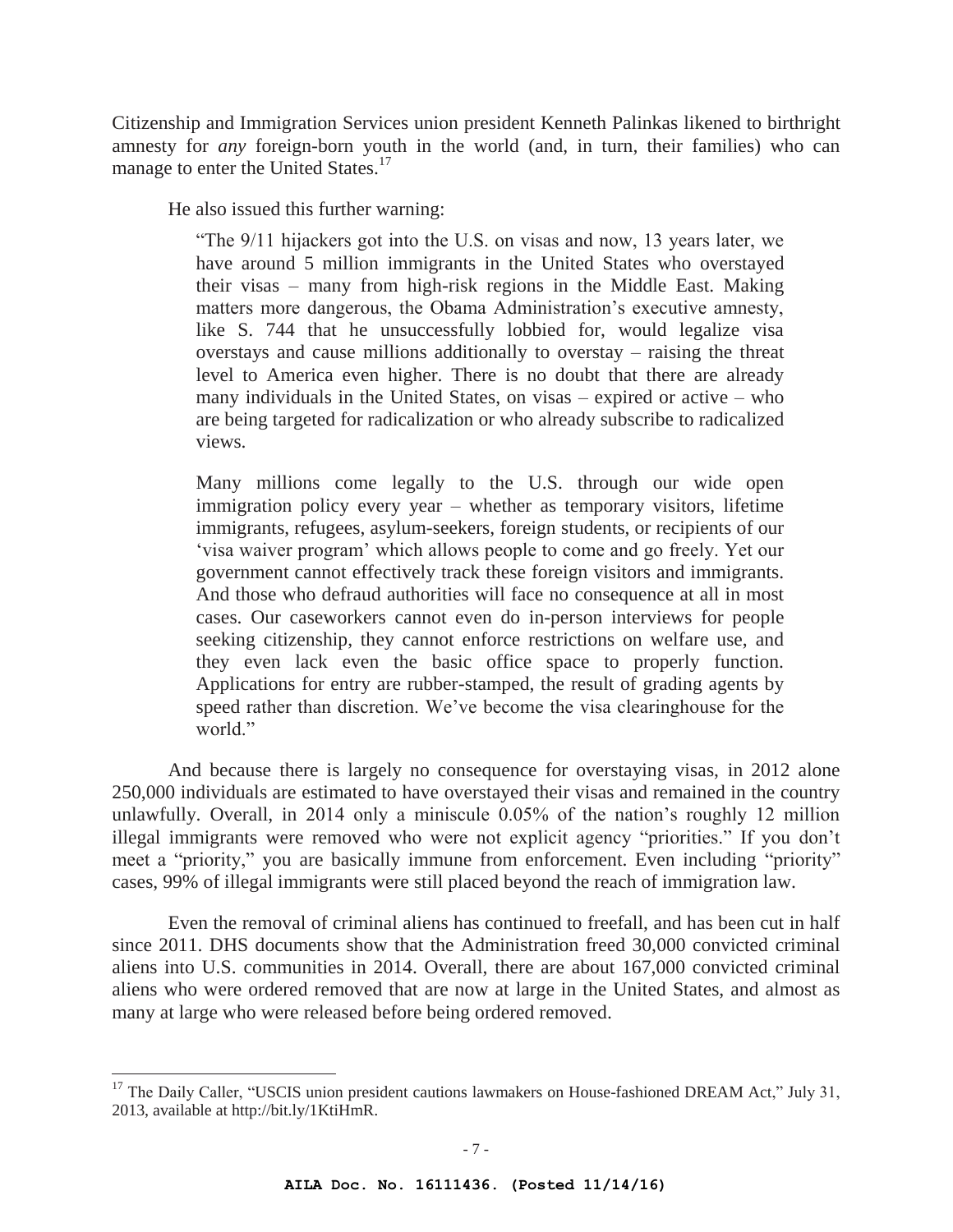In recent months President Obama has also unilaterally: removed restrictions on the admission of foreign nationals with limited terror ties; increased the admission of foreign workers by 100,000; expedited chain migration from Haiti; extended amnesty provisions for Honduran and Nicaraguan nationals; and attempted to recruit illegal immigrants for military positions even as American servicemembers are being laid off.

Chris Crane, president of the Immigration and Customs Enforcement Council, wrote one year ago of the "President's continued demonstration of contempt for immigration officers and his blatant disregard for Congressionally-enacted law." He continued:

> "ICE officers are forced every day to release violent offenders back into the streets; we are prohibited from enforcing immigration violations and document fraud and from cracking down on illegal employment; we are prohibited from enforcing public charge law to protect taxpayers; and we are forced to catch-and-release illegal aliens who are not 'priorities' even when officers' believe there is a threat to public safety."

What then is the path forward? The GOP should focus on discrete, targeted enforcement measures designed to have an outsize effect on reducing illegality, empowering immigration officers, restoring enforcement, and putting a stop to catch-and-release. These could be isolated measures, or offered as amendments to any relevant business that comes before Congress:

- Mandatory E-Verify to protect American jobs and wages
- Ending tax credit and welfare payments to illegal immigrants
- Closing asylum and refugee loopholes
- Cancelling federal funds to sanctuary cities
- Empowering local officials to coordinate with ICE officers
- $\bullet$  Establishing criminal penalties for visa overstays
- Ending catch-and-release on the border with mandatory detention and expedited deportations
- Suspension of visas to countries with high overstay rates or those that won't repatriate criminal aliens
- Mandating completion of the exit-entry system

Please feel free to reach out to my office if you are interested in seeing legislative language for these reforms. All of these measures would be politically difficult for Democrats to oppose and would avoid the many pitfalls that come with moving large, complex bills that can be easily corrupted by special interests who are determined to see no bill passed that actually works. That's always been the bargain: the amnesty crowd will go along with "border security" as long as no real immigration enforcement ever occurs. This strategy will disrupt that dynamic, and create concrete items the public can rally behind.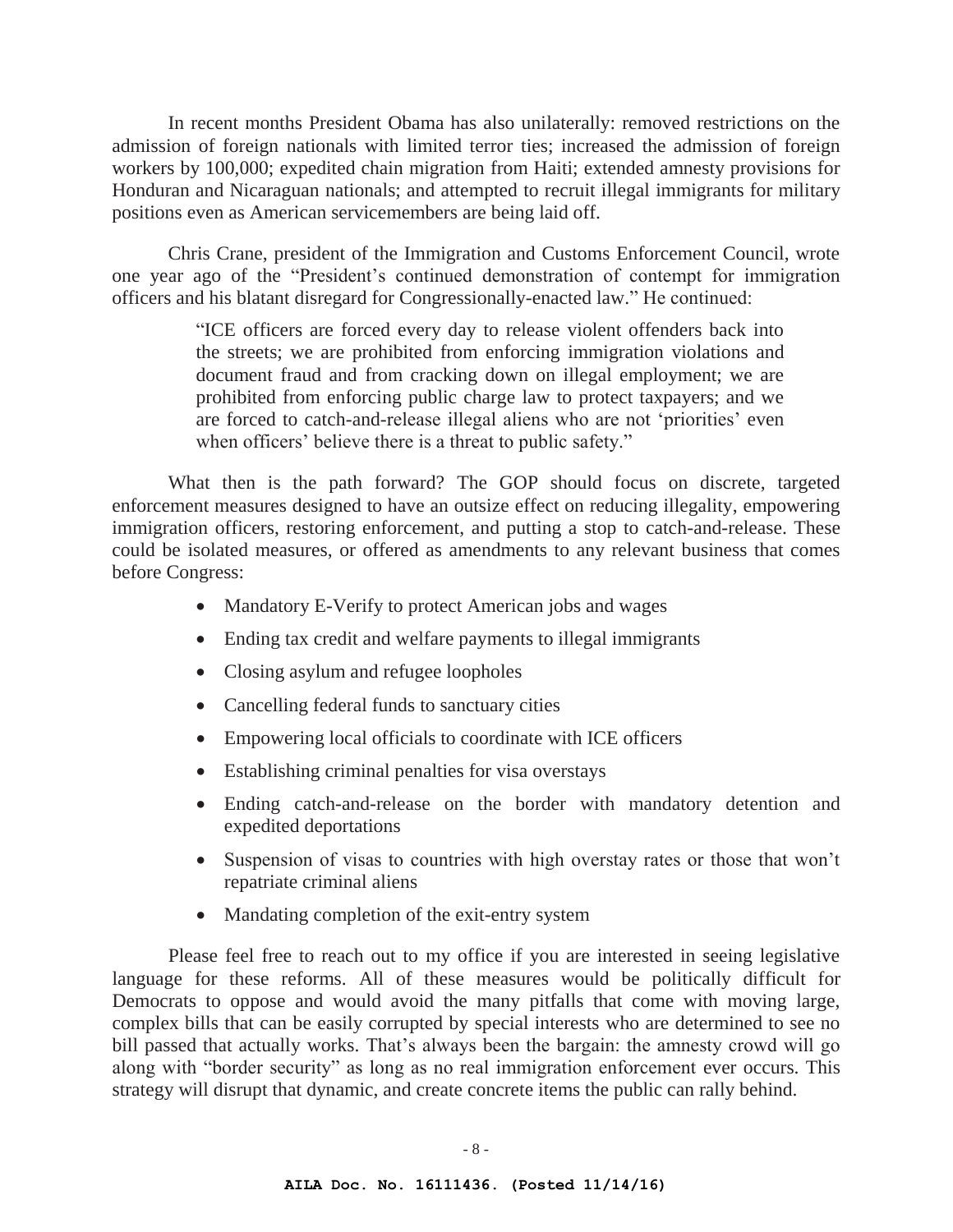## **IMMIGRATION AND THE ECONOMY**

 Contrary to popular misconception, the largest source of unskilled immigration to the United States is *legal* immigration. Each year, the U.S. admits 1 million largely lesser-skilled permanent immigrants to the United States with green cards. Individuals who receive green cards receive lifetime work authorization, virtually all federal benefits, access to most federal welfare, and the ability to apply for citizenship and vote.

 From 2000 through 2014—when 14 million new permanent legal immigrants were admitted to the U.S. in addition to the illegal immigration flow—all net employment gains went to immigrant workers. This trend occurred even as the population of U.S.-born workers climbed by  $16.4$  million.<sup>18</sup> The total number of working-age U.S.-born Americans without jobs now stands at 58 million.

In addition to this large annual flow of permanent low-wage immigration, the U.S. also admits each year 700,000 guest workers, 500,000 foreign students, and 70,000 asylees and refugees. Since 2000, the U.S. has issued nearly 30 million visas to either permanent immigrants or temporary foreign workers.

Perhaps unsurprisingly given the slack labor market, median weekly earnings today are lower than in 2000.19 But this is part of a much larger trend. The U.S. Department of Commerce informs us that "today's typical 18- to 34-year-old earns about \$2,000 less per year (adjusted for inflation) than their counterpart in 1980." What has happened in the labor market since 1980?

The Census Bureau explains: "From 1930 to 1950, the foreign-born population of the United States declined from 14.2 million to 10.3 million… [But] since 1970, the foreign-born population of the United States… increased rapidly due to large-scale immigration," and has now quadrupled to more than 41 million.

From 1980 through 2013, the immigrant population tripled from 14 million to more than 41 million, according to government data. Harvard Professor Dr. George Borjas finds that high immigration flows from 1980–2000 reduced the wages of lower-skilled American workers by 7.4 percent. He further estimates that current immigration rates produce an annual net loss of \$402 billion for American workers who compete with foreign labor.

Legal immigration during the 1980s averaged around 600,000 a year. But since 1990 through today the annual rate almost doubled. The sustained large-scale flow of legal immigration—again, overwhelmingly lower-wage and lower-skilled—has placed substantial downward pressure on wages.

Simply put, we have more jobseekers than jobs.

<sup>&</sup>lt;sup>18</sup> Center for Immigration Studies, "All Employment Growth Since 2000 Went to Immigrants," June 2014, Available at http://bit.ly/1Ktfu6U. (Figures in the report at taken directly from Census Bureau data.)

<sup>&</sup>lt;sup>19</sup> For additional information about pervasive weaknesses in the economy, see "The Obama Economy: A Chart Book," by Senate Budget Committee Republicans. Available at http://1.usa.gov/10mRdwA.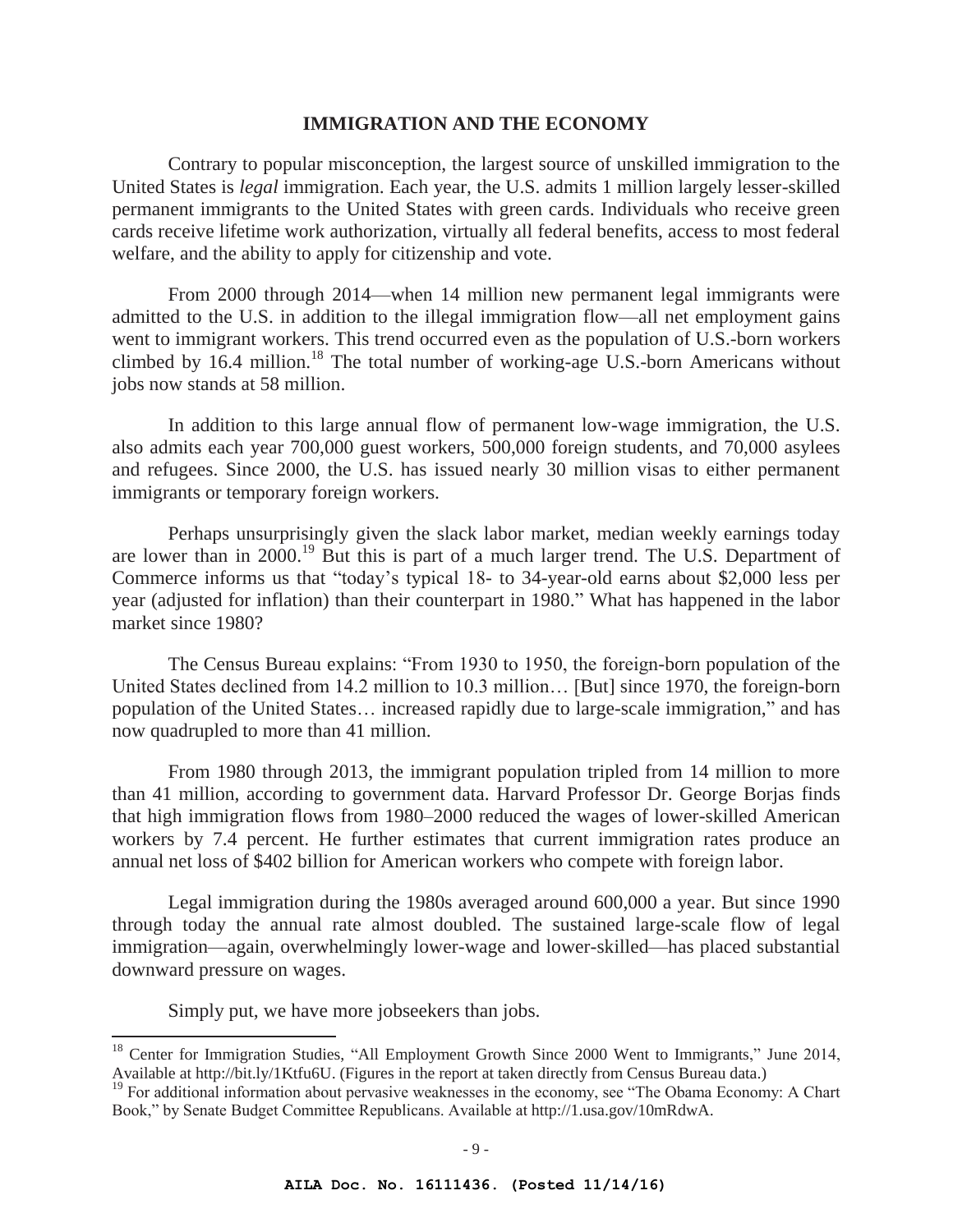The White House itself has said that there are three unemployed persons for each one job opening. The Economic Policy Institute estimates that in one industry, construction, there are as many as seven unemployed persons for each available job opening.

It is astonishing, therefore, that prominent members Congress wish to see record immigration levels increased yet further.

This report just published in the *New York Times* illustrates just how many Americans have been left behind:

> "Working, in America, is in decline. The share of prime-age men — those 25 to 54 years old — who are not working has more than tripled since the late 1960s, to 16 percent. More recently, since the turn of the century, the share of women without paying jobs has been rising, too. The United States, which had one of the highest employment rates among developed nations as recently as 2000, has fallen toward the bottom of the list…

> At the same time, it has become harder for men to find higher-paying jobs. Foreign competition and technological advances have eliminated many of the jobs in which high school graduates…once could earn \$40 an hour, or more." $^{20}$

Since end of the 1960s—the time frame identified by the article—the share of the U.S. population that is foreign-born has increased from less than 5 percent to more than 13 percent. As a total number, the size of the foreign-born population has quadrupled over the last four decades.

The Congressional Research Service estimates that the foreign-born population could reach as high as 58 million within a decade based on recent trends. Only an adjustment in policy will change this trajectory—just as policy was changed early in the 20th century to allow labor markets to tighten.

There had been a great wave of immigration in the four decades leading up to the Coolidge Administration. This substantial increase in the labor pool had created a loose labor market that tilted the balance of power to large employers over everyday workers. Coolidge believed it was rational and sensible to swing the pendulum back towards the average wageearning American. He explained in a speech to naturalized citizens: "We want to keep wages and living conditions good for everyone who is now here or who may come here. As a Nation, our first duty must be to those who are already our inhabitants, whether native or immigrants. To them we owe an especial and a weighty obligation."

The labor market tightened substantially as a result of policy changes, boosting wages for both the native-born and the millions of immigrants who had arrived previously—helping the great American middle class to emerge.

<sup>20</sup> *New York Times*, "The Vanishing Male Worker: How America Fell Behind," Dec. 11, 2014, available at http://nyti.ms/1x0JsEV.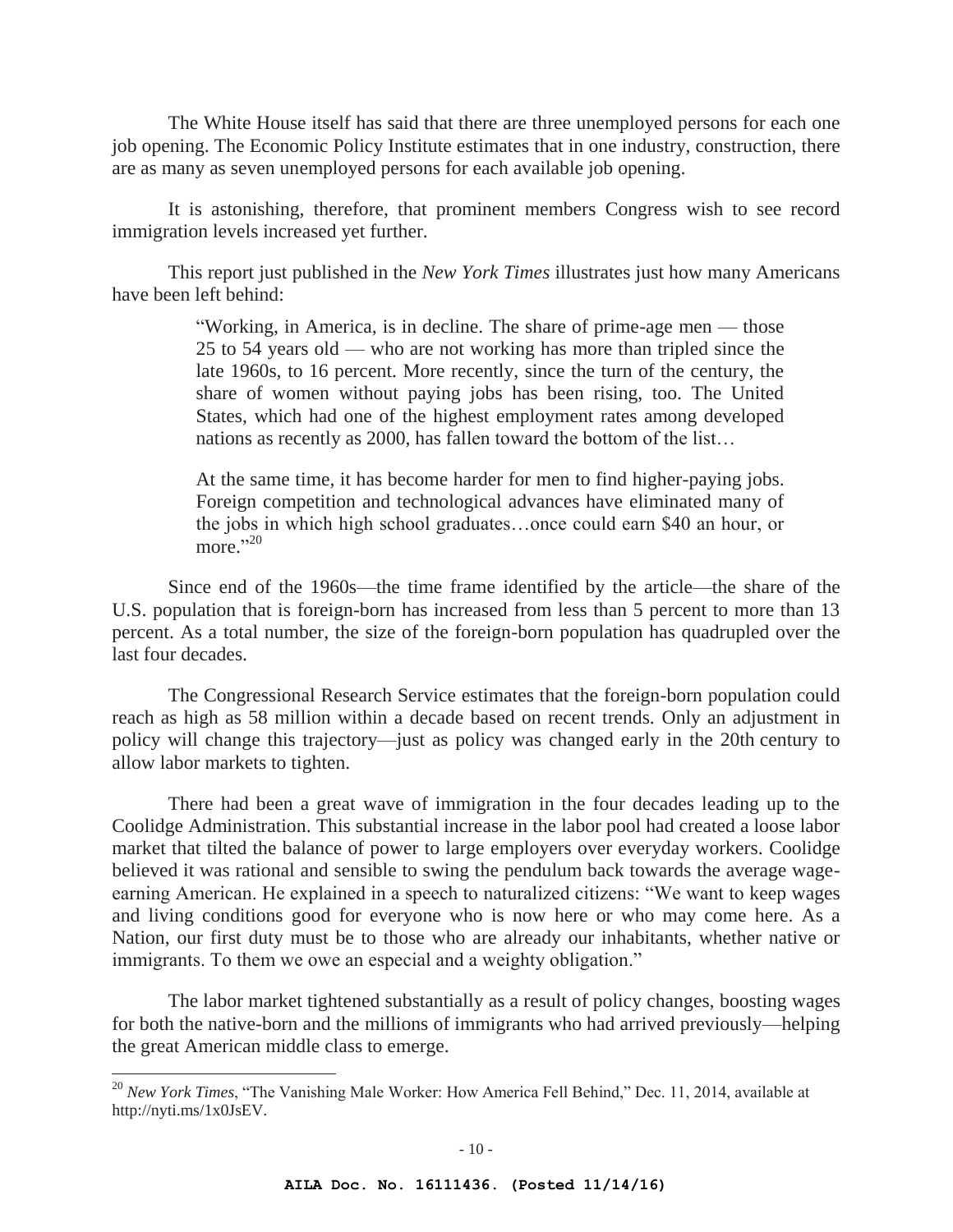In fact, among those most affected by the size of these large immigrant flows are the immigrants themselves. By continuing to admit these large numbers over such a sustained period of time, many immigrants themselves are unable to find jobs. For instance, less than half the immigrants who entered California since 2010 are participating in the labor force. In Los Angeles—where 4 in 10 residents is an immigrant—one-third of immigrants recently arrived lives in poverty.

We have an obligation to those we lawfully admit not to admit such a large number that their own wages and job prospects are diminished. A sound immigration policy must serve the needs of those already living here.

Immigrants and native-born workers are also competing with the large flow of lowerwage guest workers who are brought in for the explicit purpose of taking a job. Of those roughly 700,000 guest workers admitted annually, only about 10 percent are for agricultural work—the other 90 percent take jobs in almost every industry in America, from good-paying construction jobs to coveted positions at technology firms in Silicon Valley.

Yet, despite median family income dropping more than \$3,000 since he entered office, the Obama-backed Senate immigration bill would have tripled the issuance of permanent residency cards and doubled foreign guest worker admissions over the next 10 years. Nearly 1 in 4 Americans in their prime working years are not working, but the President and his congressional allies want to expand immigration to a degree never before witnessed.

The Center for Immigration Studies explains that this legislation, in a mere six years from today, would have increased the percentage of the U.S. population born abroad to a level never before reached in American history. And by 2033, nearly 1 in 6 U.S. residents under this plan would have been foreign-born.

Unsurprisingly, the nonpartisan Congressional Budget Office projected that the result of this legislation would be lower wages, higher unemployment, and reduced per capita GNP.

So whether comprehensive, piecemeal, step-by-step, incremental, or whatever other process one conceives, the question that must be asked is this: will the legislation make life easier or harder for American workers? Will it help or hurt cash-strapped schools? Will it reduce or increase poverty?

There are plenty of Democrats willing to fight to help global corporations get more guest workers. There are plenty of progressives eager to fight for amnesty. There are plenty of far-left advocates eager to fight for unchecked immigration. The cause that doesn't have an organized champion—but desperately needs it—is the cause of the American worker whose wages have stalled and whose dreams have been put on hold. Why can't Americans get representation in their own Congress?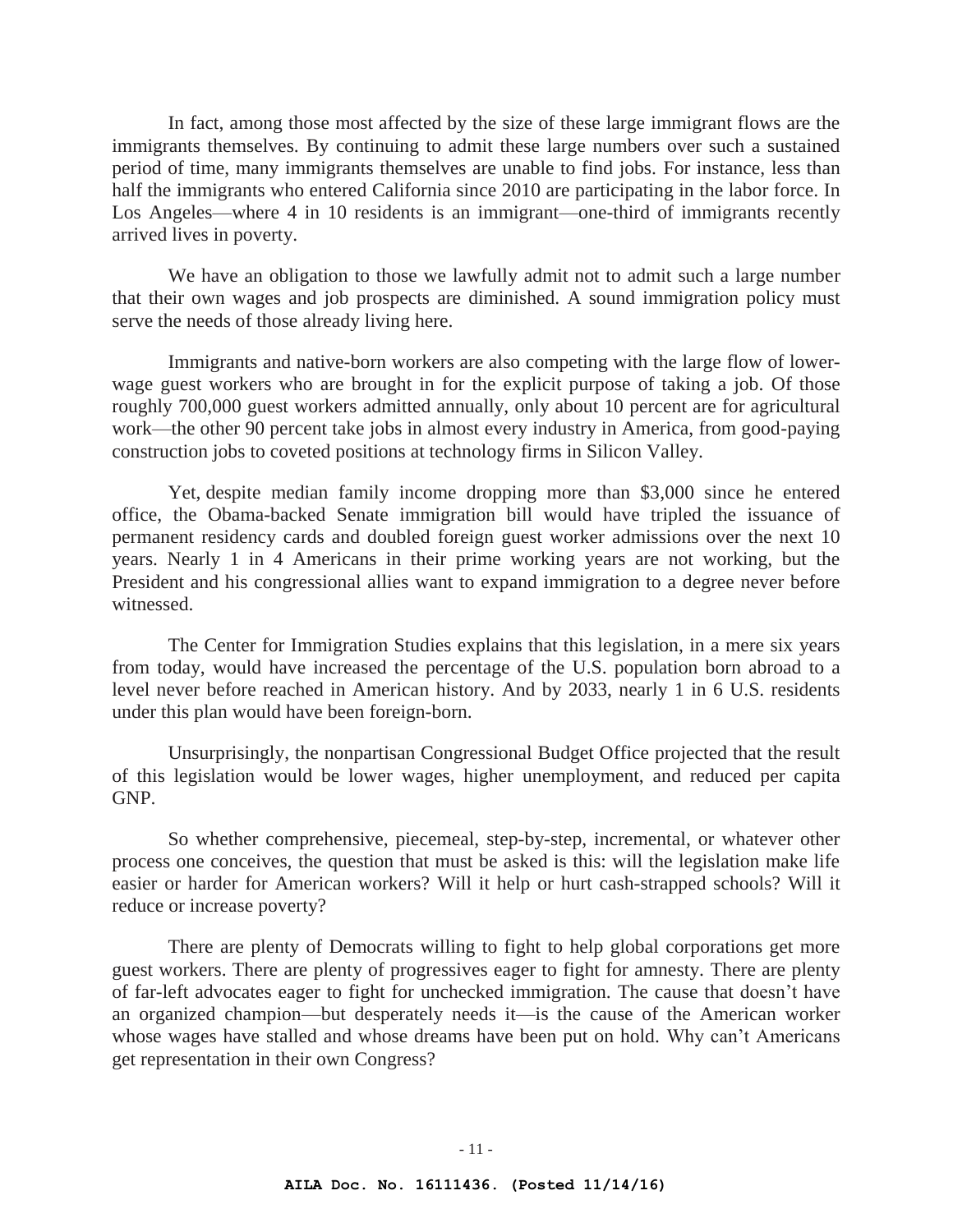Republicans have a historic obligation—and opportunity—to right that wrong, to return this government to its people, and to tell the special interests: Get lost.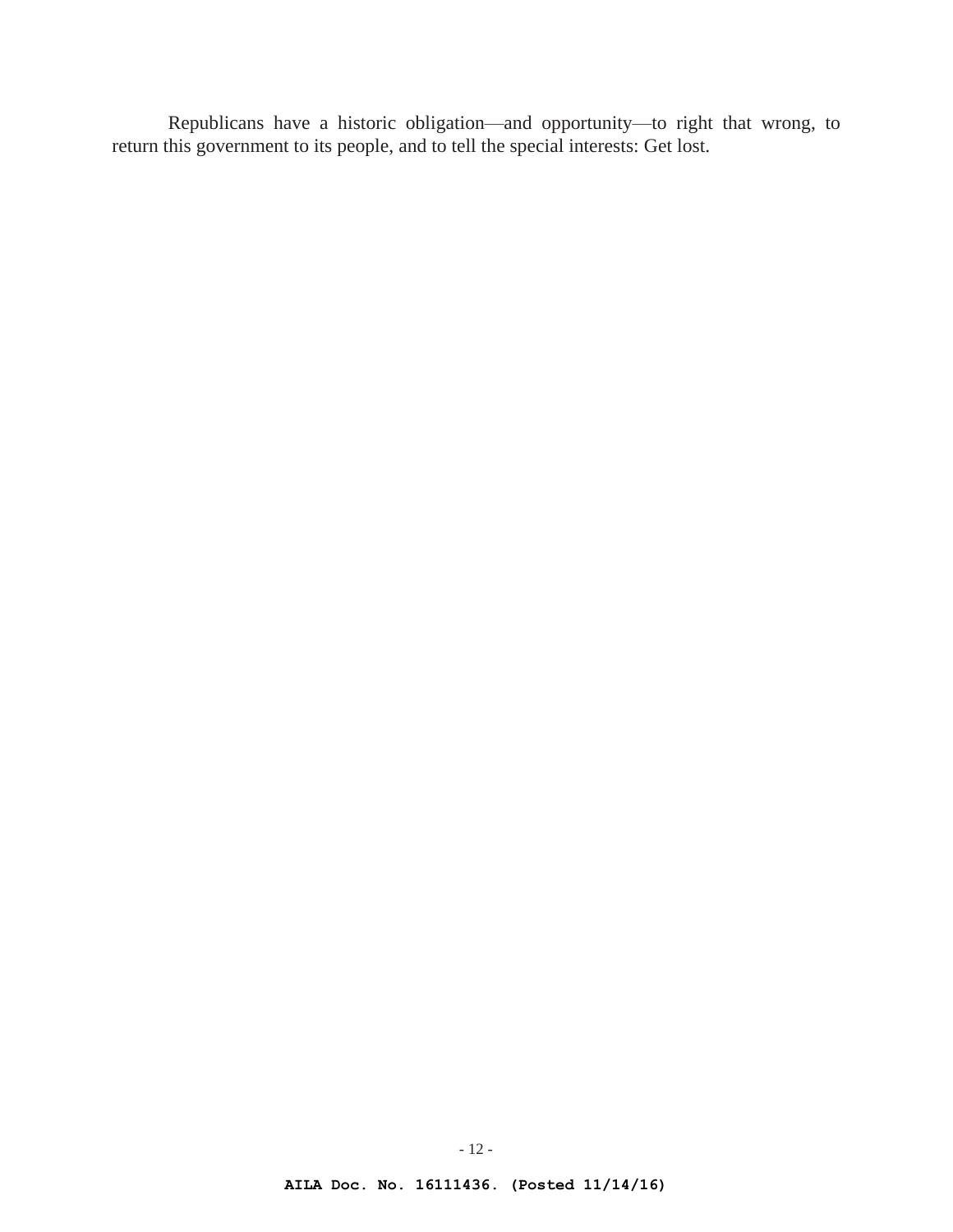### **IMMIGRATION AND THE WELFARE STATE**

A bedrock principle common to all advanced nations is that those who seek entrance to a country must be able to support themselves financially. This is an explicit and unambiguous tenet in federal immigration law. It is also arguably the least enforced element of federal immigration law. We continue to lawfully admit millions who arrive in the U.S. only to become reliant on federal taxpayer support. In fact, the Obama Administration actually advertises welfare benefits to foreign nationals both living in, and seeking entry to, the United States.

In 2012, Republicans on the Budget, Finance, Judiciary, and Agriculture Committees dispatched a joint oversight letter to Secretaries Napolitano and Clinton that said in part:

> "The [Immigration and Nationality Act] specifically states: 'An alien who… is likely at any time to become a public charge is inadmissible.' ... We were thus shocked to discover that both the State Department and DHS exclude reliance on almost all governmental welfare programs when evaluating whether an alien is likely to become a public charge… Under your interpretation, an able-bodied immigrant of working age could receive the bulk of his or her income in the form of federal welfare and still not be deemed a 'public charge.'"

DHS even has a website, WelcomeToUSA.gov, that features a page promoting welfare benefits to newly arrived immigrants. (Some of these benefits, under law, should automatically disqualify the applicants from entry into the U.S. The page even promotes free coverage under the President's health law.) That DHS does not object to immigrant welfare use is confirmed by the Department's data: from FY 2005 through August of FY 2012, just 9,796 applicants out of more than 116 million were turned away on public charge grounds (amounting to a denial rate of 0.0084 percent). DHS even admitted, in a subsequent response to the oversight inquiry, that *it was unable to find a single immigrant* who had become a public charge in 2012. In sum: Despite laws to the contrary, virtually no one is being turned away from the United States based on an inability to support themselves financially.

The USDA has even produced and broadcast soap opera-like "radio novelas" featuring individuals who were pressured into accepting benefits *despite insisting that government assistance was not needed*. USDA has also entered into a partnership with Mexico to boost welfare enrollment among non-citizens. Thanks in part to such controversial tactics, food stamp usage among immigrants has quadrupled since 2001.

Against this backdrop, it should come as no surprise that an analysis by the Center for Immigration Services found that 36 percent of immigrant-headed households received at least one welfare benefit in 2010 (including public housing). The Heritage Foundation's Robert Rector offered this mathematical analysis in 2007: "On average, low-skill immigrant families receive \$30,160 per year in government benefits and services while paying \$10,573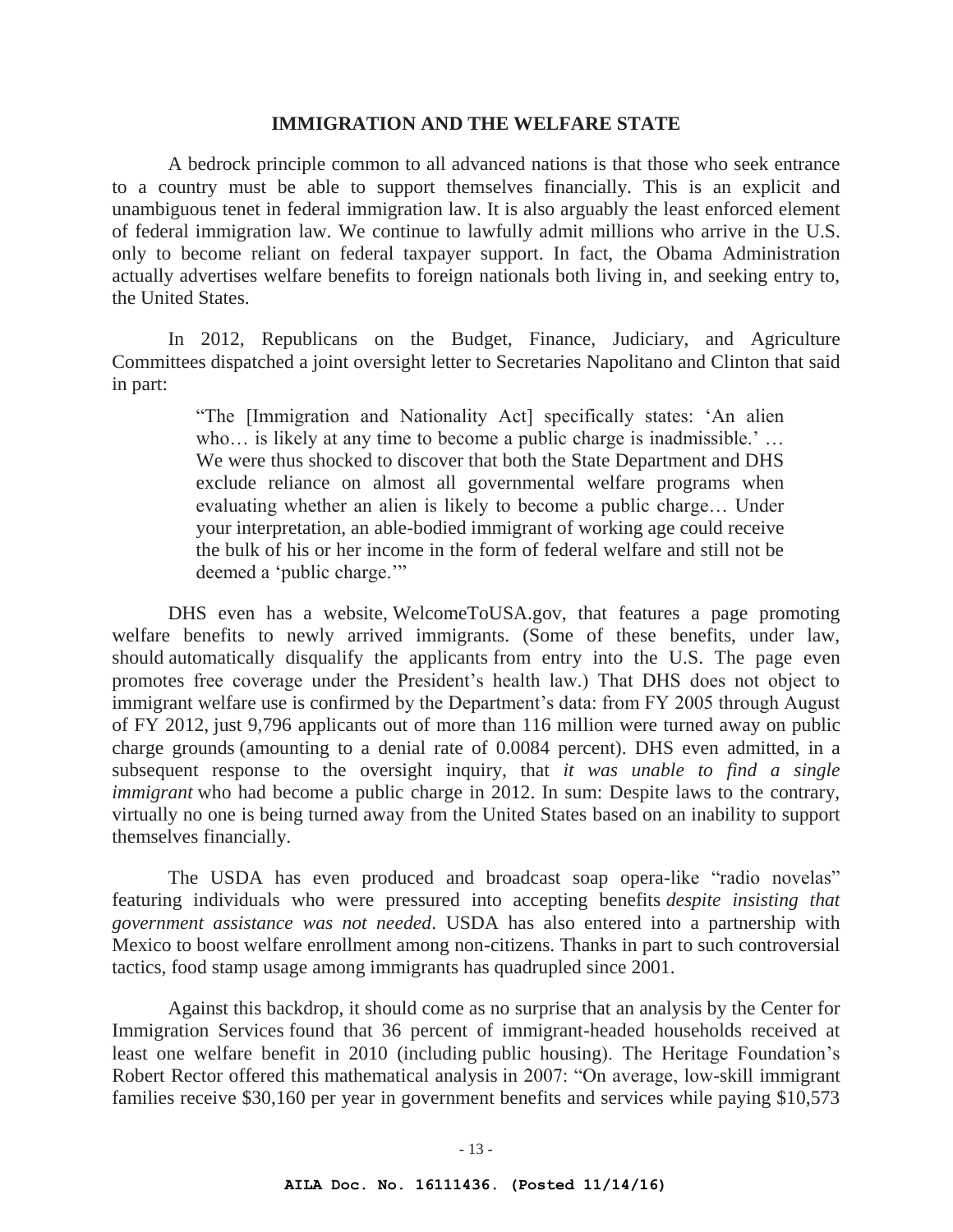in taxes, creating a net fiscal deficit of \$19,587 that has to be paid by higher-income taxpayers… It takes the entire net tax payments (taxes paid minus benefits received) of one college-educated family to pay for the net benefits received by one low-skill immigrant family."

Honest immigration reform would establish rules and enforcement that promote selfsufficiency, reduce poverty, strengthen the family, and promote our economic values. Such an approach benefits the host country, the immigrant seeking entry, and the communities that need our help the most. Unfortunately, the only "reform" bills considered in Congress would expand and cement the welfare state even more deeply.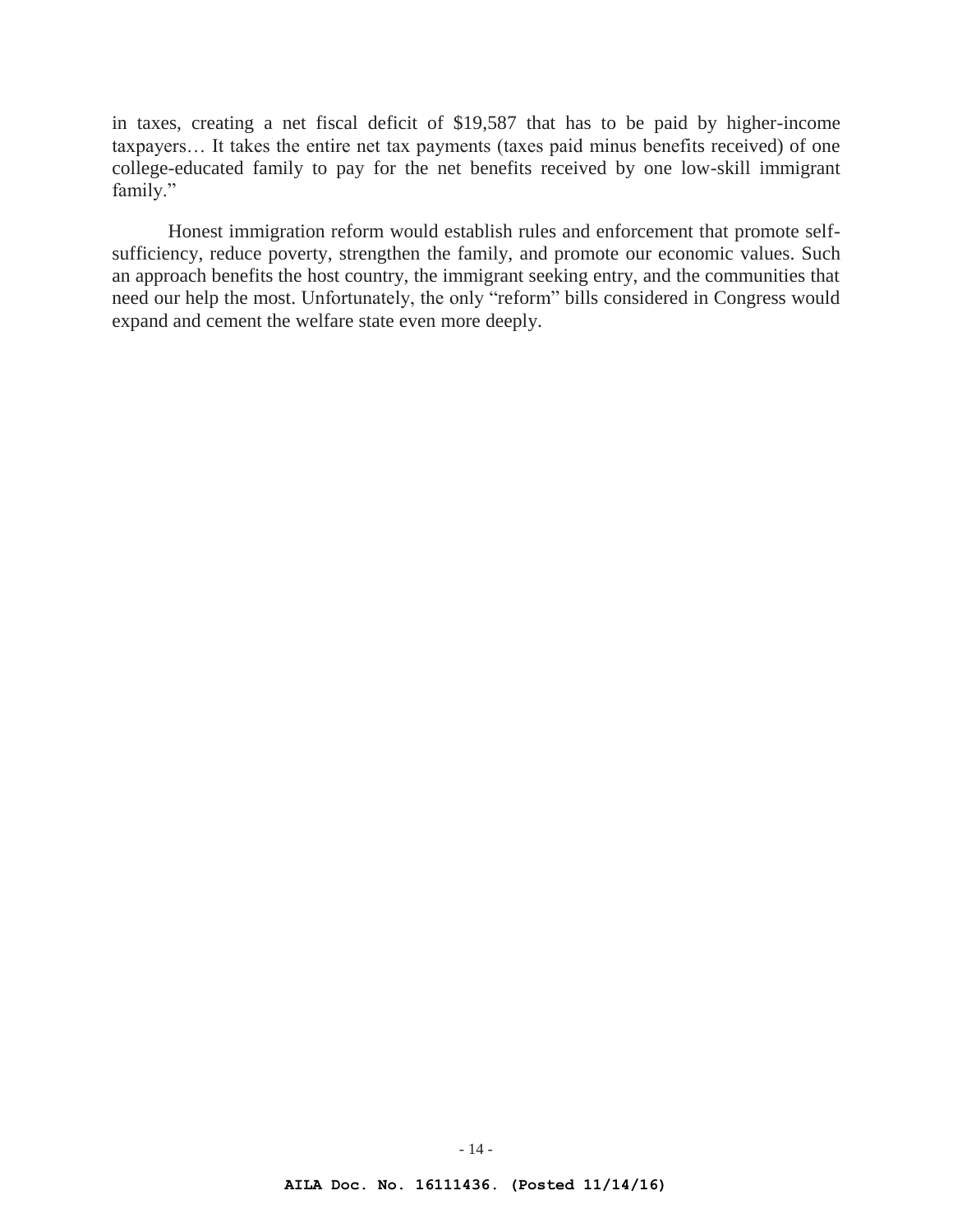### **IMMIGRATION POLLING AND MESSAGING**

Worded most bluntly, the problem with the Republican Party's current immigrant rhetoric can be summarized like this: Democrats fight with more passion in defense of illegal immigrants than Republicans fight in defense of American workers. What follows is a guide for putting Americans at the center of the debate.

Few issues motivate voters more strongly and more passionately than immigration. Unlike so many other issues, immigration is not vague, abstract, or generic. Its impact is specific, real, and personally felt by millions.

While generic consultant-speak about "focusing on job creation" and "problem solving" may poll well, these soundbites possess zero motivational power: people expect politicians to say they are focused on jobs and solving problems. There is no political opponent claiming the opposite. Such expressions therefore draw no contrast, exert no pressure, and mean ultimately nothing to the everyday American since Democrats will claim the exact same thing.

At this moment in time, there is likely no issue that—done properly and with authenticity—can do more to motivate the public for or against a party than immigration.

Immigration policy directly affects voters in ways that Washington "experts" do not see or understand. It impacts their jobs, wages, hospitals, schools, communities, and security. The failure of politicians to understand these real and deep concerns has produced an increasingly large gap between what politicians say about immigration and what voters actually think. (Imagine for a moment immigration policy from the perspective of an American worker who has lost his job to lower-paid labor from abroad). Many inside the DC bubble have no awareness that immigration rates have quadrupled to record levels, that all net employment growth over the last 14 years has gone to foreign workers, or that studies indicate the surplus of labor being brought into the U.S. has been driving a precipitous decline in workers' wages. And while these realities are never covered by the Beltway media, they are experienced by working people across the nation.

Consider: poll after poll shows that voters think American workers should come first, yet a bevy of brilliant high-paid consultants have managed to produce a series of immigration talking points that don't say a word about them.

Is there a single more reasonable proposition than to say that a nation's immigration policy should consider first what is good for its own citizens? This basic fact has been overlooked by politicians for decades. Listen to any immigration debate: most rhetoric stresses the interests of illegal immigrants, foreign workers, or employers. A 30-minute debate on immigration may not mention the words "American worker" a single time.

Republicans—who stood alone in Congress to save America from the President's immigration bill and who alone have fought against his executive amnesty—must define themselves as the party of the American worker, the party of higher wages, and the one party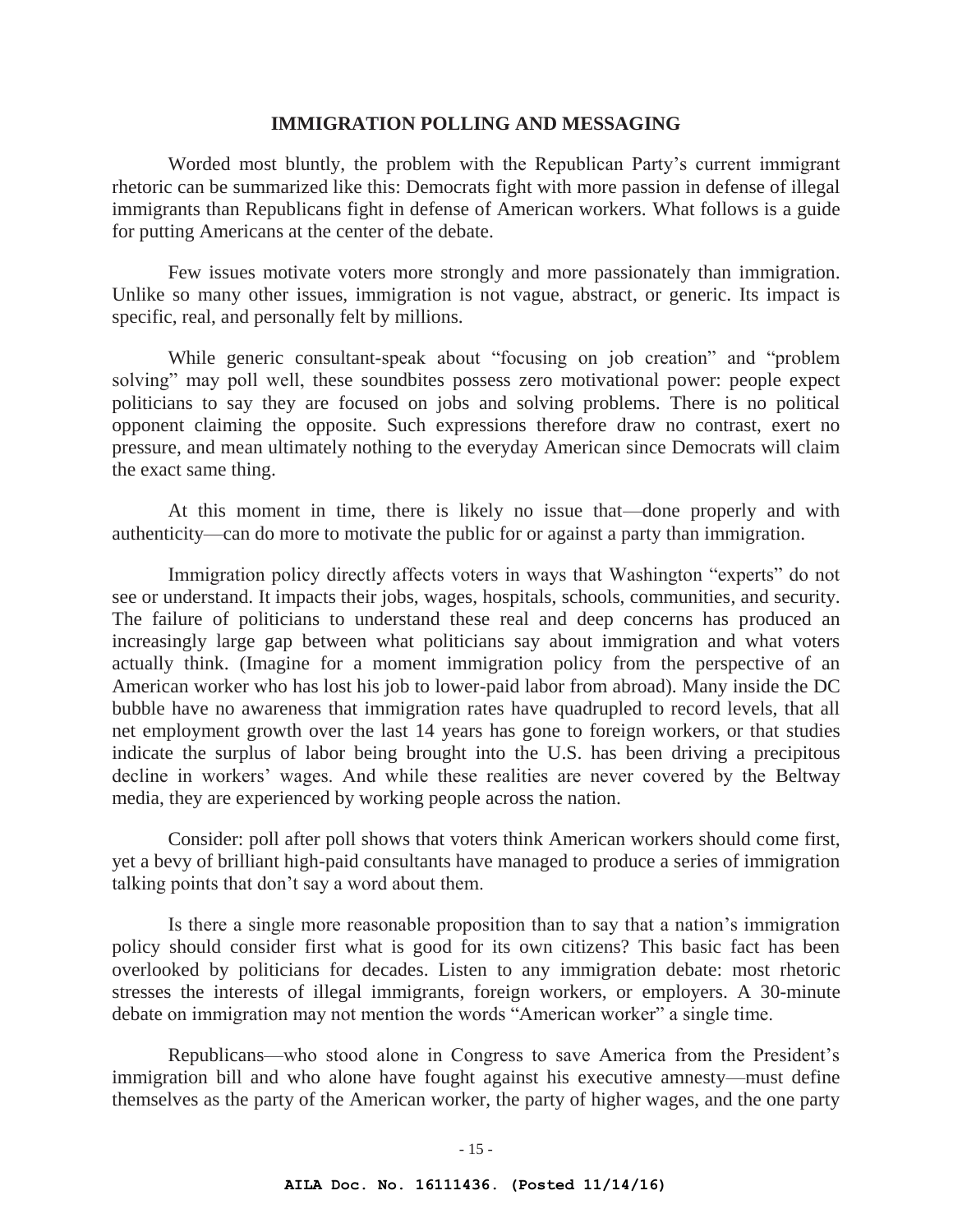that defends the American people from Democrats' extreme agenda of open borders and economic stagnation.

But recycled rhetoric is insufficient to expose their views, or rally the public. It is too easy for open borders Democrats to mimic such rhetoric. It is too easy for them to pretend that they share Americans' concerns. Every Democrat will say they want to secure the border. Every Democrat will say they oppose amnesty. The Left will happily rewrite the English language in the hopes of fogging the landscape as much as possible.

The core of the Democrat message is some version of the following: "I care about you and the poor and the middle class, while those Republicans just care about big business." This is the smear Democrats shamelessly deploy year after year—even as they work every day to enrich the political class and impoverish the working class.

No issue more exposes the Democrats' colossal hypocrisy than their support for an immigration agenda pushed by the world's most powerful interest groups and businesses that clearly results in fewer jobs and lower wages for Americans.

Here are the findings from a poll of likely U.S. voters commissioned by GOP pollster Kellyanne Conway:

- 77% of respondents said jobs should go to current U.S.-born workers or legal immigrants already in the country—instead of bringing in new workers to fill those jobs
- 88% of conservatives, 78% of moderates, 78% of independents, 71% of Democrats and 62% of liberals says current U.S. workers should get jobs preference
- 80% of respondents said businesses should recruit the currently unemployed instead of expanding the labor supply with new workers from other countries
- 86% of black voters and 71% of Hispanic voters said companies should raise wages and improve working conditions instead of increasing immigration
- 76% of respondents said people who overstayed their visas should be encouraged to return home
- By a 2-1 margin, respondents said illegal immigrants should be encouraged to return home by closing off access to jobs and welfare benefits
- Three in four respondents wished to see substantial immigration cuts

Additionally, polling data commissioned by the National Republican Senatorial Committee and made public by Paragon Insights shows that an economically focused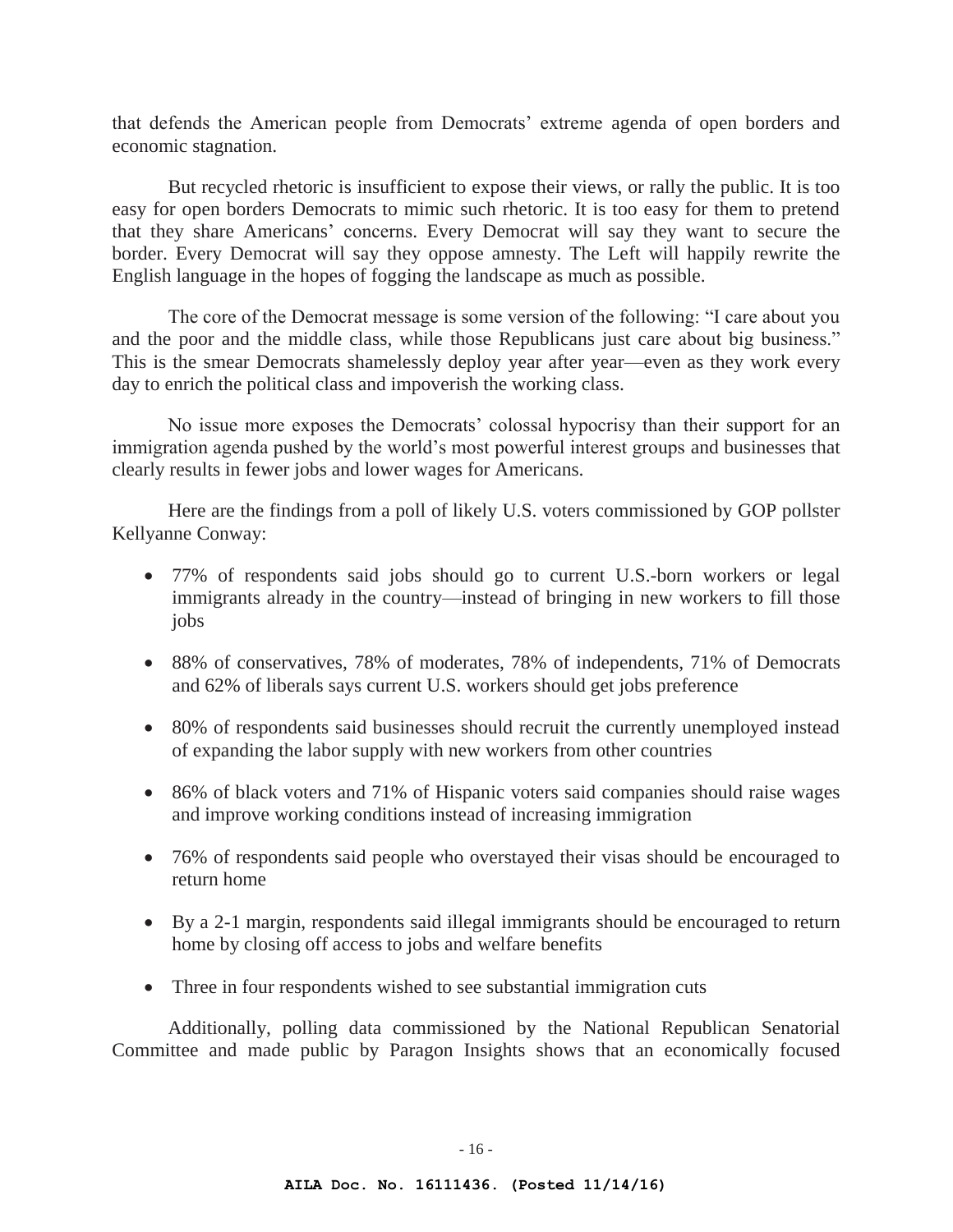message resonates with voters of all economic backgrounds, all ethnic backgrounds, $^{21}$  male and female, old and young, Democrat and Republican and Independent. It resonates especially with working class and women voters who are being hammered in this economy. It generates very strong, highly motivated support, and very weak opposition.

Paragon polled three sentences lawmakers should use that have been too absent in the immigration conversation. Also, keep in mind the respondents were informed before expressing their views that these statements were coming from Republicans—making the broad cross-party appeal of these statements all the more striking. The statements follow, along with a few highlighted findings, all of which enormously exceeded recognized benchmarks in the industry and produced extremely positive high-motivation results:

- The American people are right to be concerned about their jobs and wages, and elected officials should put the needs of American workers first.
- The first goal of immigration policy needs to be getting unemployed Americans back to work—not importing more low-wage workers to replace them.
- Immigration policy needs to serve the interests of the nation as a whole, not a few billionaire CEOs and immigration activists lobbying for open borders.

Hard-hit working people need to see Republicans go into the ring and throw some real punches on their behalf. They want to see the Republican look them in the eye and say: "I am going to fight for you. I am going to fight for your jobs. I am not going to let President Obama give your job away to the highest bidder. I am not going to let open-borders extremists push their agenda at the expense of your family and your income. I stand with you. I know you've been let down in the past by politicians who have not delivered on their promises, and I'm here to say: not anymore. Things are going to change. When Mark Zuckerberg comes knocking, I'm going to say: sir, you've knocked on the wrong door, President Obama lives at 1600 Pennsylvania Avenue. I work for the American people."

So how might this be used in a debate? Let's say a Democrat lawmaker finished his or her typical clichéd speech about so-called "immigration reform." Imagine this as the GOP response:

> "My colleague just made a lengthy statement. He talked about illegal immigrants, employers, and politicians. But there is one group he left out of his answer: American workers. The biggest difference between me and my colleague is that I think the first goal of immigration policy should be helping unemployed Americans get back to work. My Democrat colleagues think the first goal of immigration policy should be bringing in more low-wage workers to replace them. They say they care about the little guy, but they have handed over their votes to a few billionaires who want cheaper labor and lower wages, and to activist groups seeking political

<sup>&</sup>lt;sup>21</sup> Amnesty and uncontrolled immigration disproportionately harms African-American workers, and has been described by U.S. Civil Rights Commission member Peter Kirsanow as a "disaster."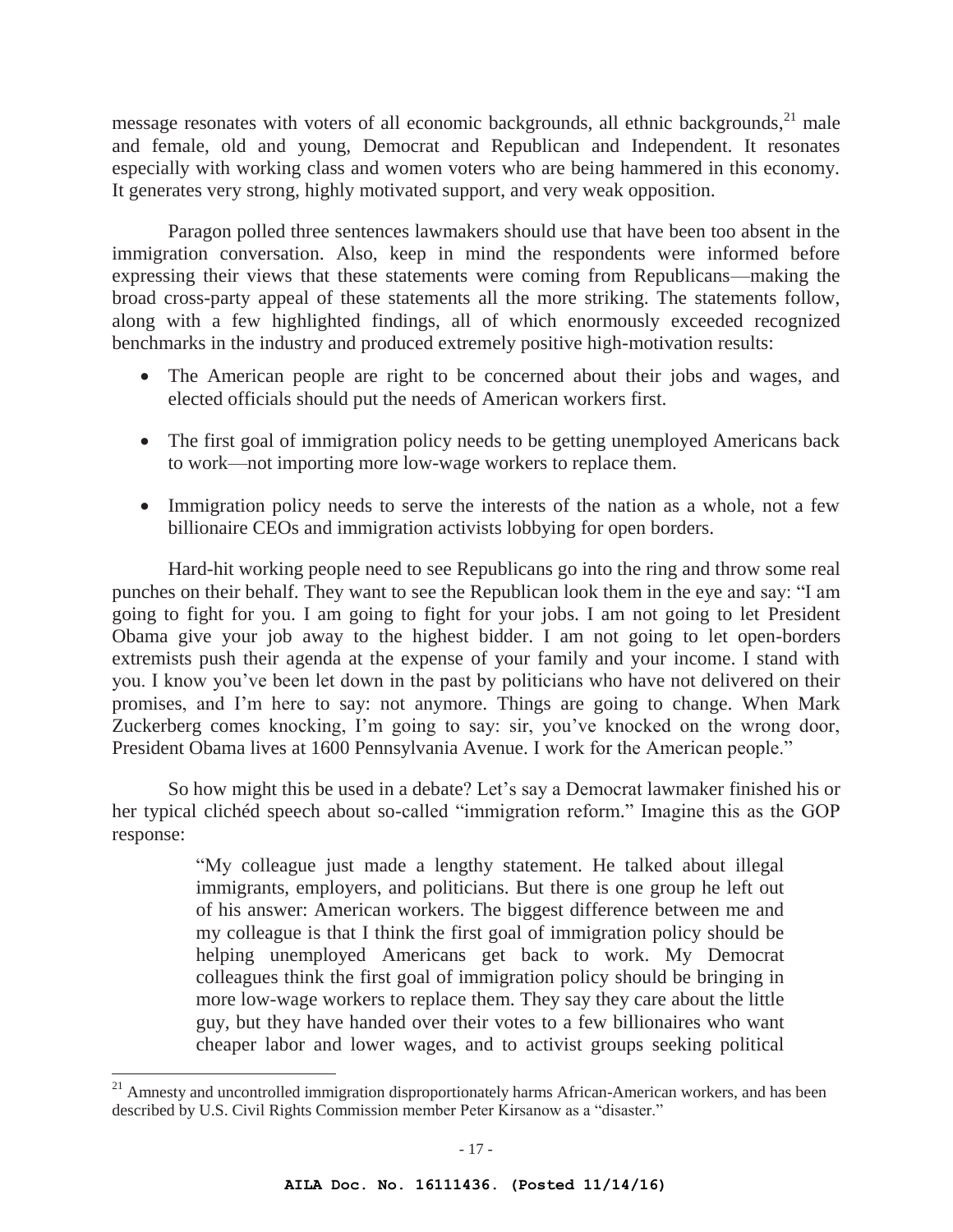power. They say they're independent, but they are pushing for legislation that will lower your wages, eliminate your jobs, and open our borders. They say they care about the middle class, but their immigration plan will further hollow it out."

How are any members of the Democrat caucus going to explain why they are determined to provide instant work permits to every illegal immigrant and visa overstay in the country? How are they going to explain why they want to double the number of guest workers when we don't have enough jobs for the workers here right now? How are they going to explain why they voted for legislation that will surge the labor supply at a time when wages are down and a record number of Americans can't find work?

We need to get our workers off of unemployment and into good-paying jobs that can support a family—but Democrats voted to double the number of workers brought in for employers to hire in their place. Every Democrat Senator backed a plan for lower wages and higher unemployment.

This is our chance to stand up and fight for millions of loyal struggling citizens who have been neglected. This is our chance to stand up and fight for the good and decent people of this country who pay their taxes, fight our wars, follow the rules, love their country, and only expect in return that their country will defend their legitimate interests.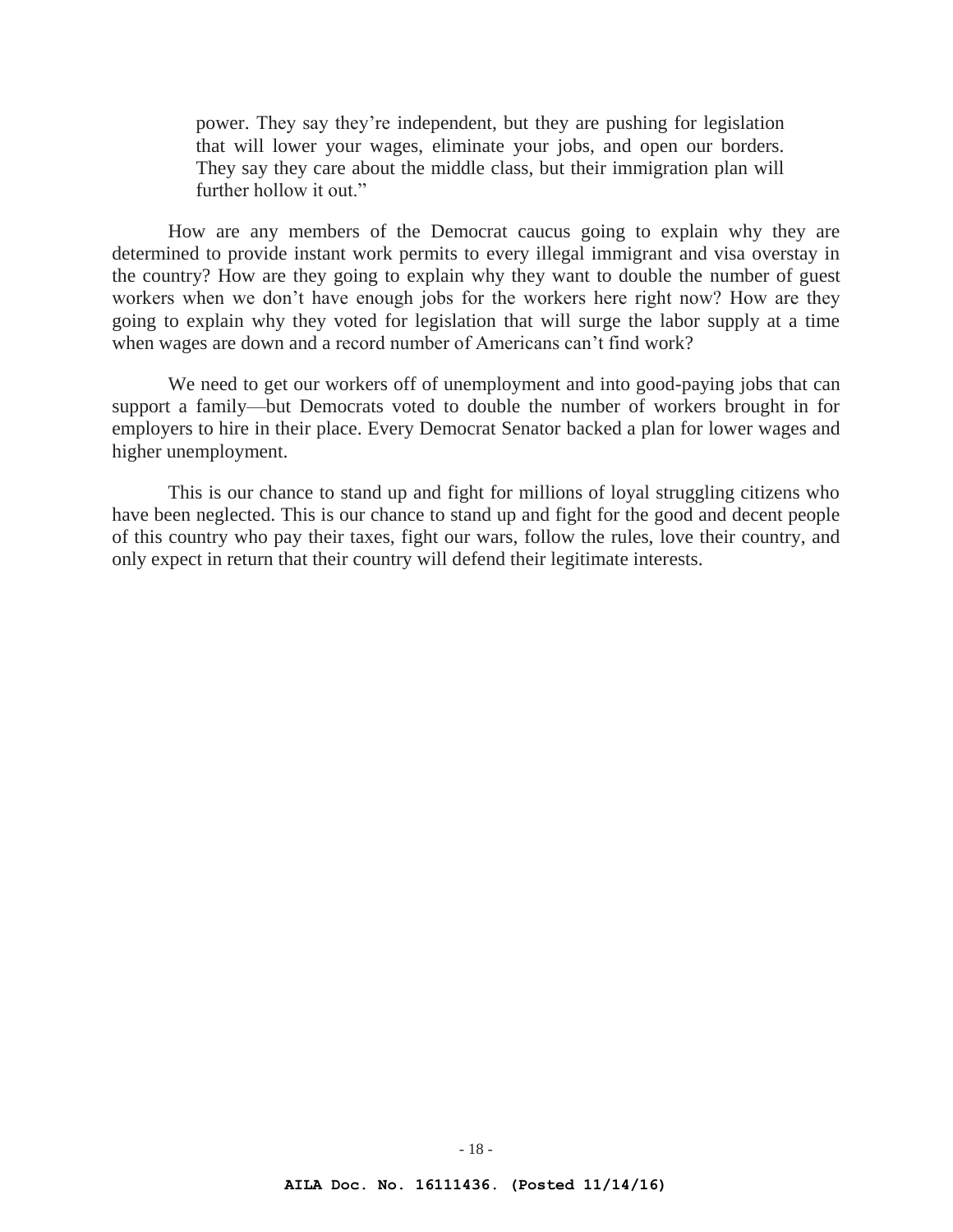## **THE SILICON VALLEY STEM HOAX**

 The false claim that has gained the most acceptance is the notion that there is a shortage of qualified Americans with degrees in science, technology, engineering, and mathematics (STEM). Therefore, the fallacious reasoning goes, the United States must expand the already-substantial annual influx of foreign guest workers to fill these jobs. But the evidence proves the opposite: not only is there no shortage of qualified Americans ready, able, and eager to fill these jobs, there is a huge surplus of Americans trained in these fields who are unable to find employment.

 It is understandable why large technology firms push the discredited STEM myth—a loose labor market for IT and STEM jobs keeps pay low, allows for substantial turnover without having to retain older employees with increased compensation, and provides a PR basis for the industry's immigration lobbying campaign. What is not understandable is why they have gotten away with it for so long.

The facts are stark, and overwhelming.

 $\overline{a}$ 

 Recent data from the Census Bureau confirmed that a stunning 3 in 4 Americans with a STEM degree do not hold a job in a STEM field—that's a pool of more than 11 million Americans with STEM qualifications who lack STEM employment. This is a constantly growing number: Rutgers Professor Hal Salzman, a top national expert on STEM labor markets, estimates that "U.S. colleges produce twice the number of STEM graduates annually as find jobs in those fields.<sup> $522$ </sup> Many of the students, no doubt choosing to pursue STEM degrees in part due to bogus claims of STEM labor shortages, now find themselves with massive amounts of debt and no prospects of a good-paying job. Salzman goes on to report this shocking fact: "guest workers currently make up two-thirds of all new IT hires" so even as half of Americans with STEM degrees can't find STEM work, 2 in 3 new jobs in the information technology field are going to labor imported from abroad.

Salzman continues: "but employers are demanding further increases. If such lobbying efforts succeed, firms will have enough guest workers for at least 100 percent of their new hiring and can continue to legally substitute these younger workers for current employees, holding down wages for both them and new hires."

In fact, even as IT firms clamor for more guest workers, they are laying off their existing workers in massive quantities. Bill Gates coauthored an op-ed demanding more foreign labor for companies like Microsoft *the same week* that Microsoft announced plans to lay off 18,000 of its employees. Perhaps before lobbying Congress for more H-1B workers, Mr. Zuckerberg could phone Mr. Gates and ask for the resumes of some of the 18,000 who have been sent packing.

<sup>22</sup> "Stem Grads Are at a Loss," Professor Hal Salzman op-ed in *U.S. News and World Report*, Sept. 15, 2014, available at http://bit.ly/1Ktg1Wt.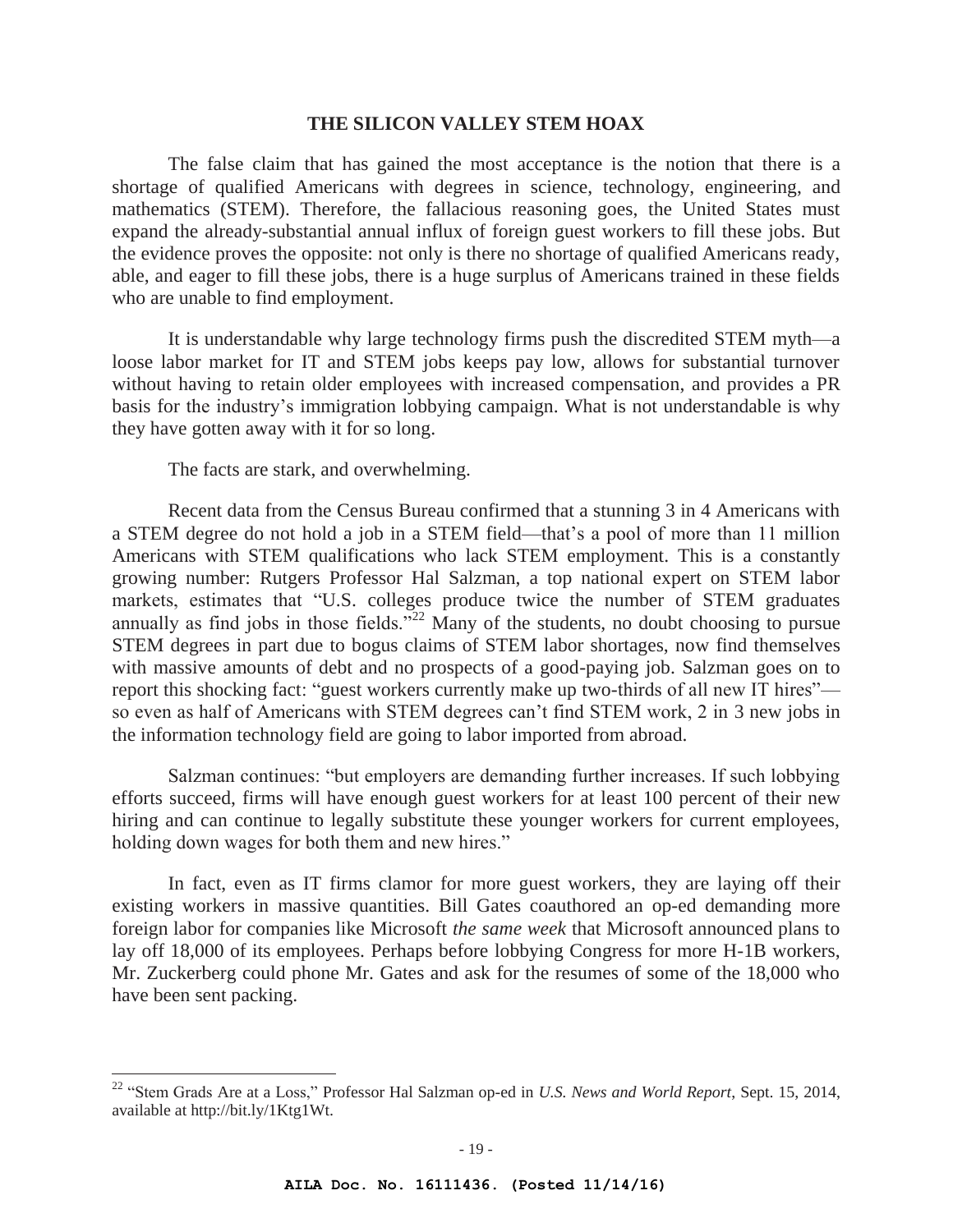Sadly, this phenomenon is far from uncommon. Many companies that employ IT workers and lobby for expanded guest worker admissions have been slashing jobs. As Byron York reported, large companies ranging from Hewlett-Packard to Cisco to American Express to Procter and Gamble to T-Mobile laid off more than 50,000 employees collectively over the last few years—yet each joined a letter in 2013 asking congressional leaders for more guest workers.

 One of the largest, most powerful, and most well-funded lobbying groups in the country is the coalition of corporations lobbying Congress for expanded foreign worker admissions for technology and STEM jobs. They secured massive increases in the Senate immigration bill—championed by the President—whose primary effect would be to deny millions of Americans a shot at a good-paying middle class job.

 Nor have they relented: senior Republicans have indicated a desire to push through the Obama-backed increases in the H-1B foreign worker visa for large IT corporations. Again: it is understandable why these corporations push for legislation that will flood the labor market and keep pay low; what is not understandable is why we would ever consider advancing legislation that provides jobs for the citizens of other countries at the expense of our own. Who do we work for?

 Every Member of Congress should read the incredibly important *USA Today* op-ed penned by five of the nation's most esteemed academics who specialize in labor markets and guest workers.23 Excerpts from the op-ed follow:

> "Legislation that expanded visas for IT personnel during the 1990s has kept average wages flat over the past 16 years. Indeed, guest workers have become the predominant source of new hires in these fields.

> Those supporting even greater expansion seem to have forgotten about the hundreds of thousands of American high-tech workers who are being shortchanged — by wages stuck at 1998 levels, by diminished career prospects and by repeated rounds of layoffs.

> The facts are that, excluding advocacy studies by those with industry funding, there is a remarkable concurrence among a wide range of researchers that there is an ample supply of American workers (native and immigrant, citizen and permanent resident) who are willing and qualified to fill the high-skill jobs in this country. The only real disagreement is whether supply is two or three times larger than the demand…

<sup>&</sup>lt;sup>23</sup> "Bill Gates' Tech Worker Fantasy," July 27, 2014, available at http://usat.ly/1KtgjfU. Authorship credits: "Ron Hira is a professor of public policy at Howard University. Paula Stephan is a professor of economics at Georgia State University. Hal Salzman is a Rutgers University professor of planning & public policy at the J.J. Heldrich Center for Workforce Development. Michael Teitelbaum is senior research associate at the Harvard Law School's Labor and Worklife Program. Norm Matloff is a professor of computer science at the University of California-Davis."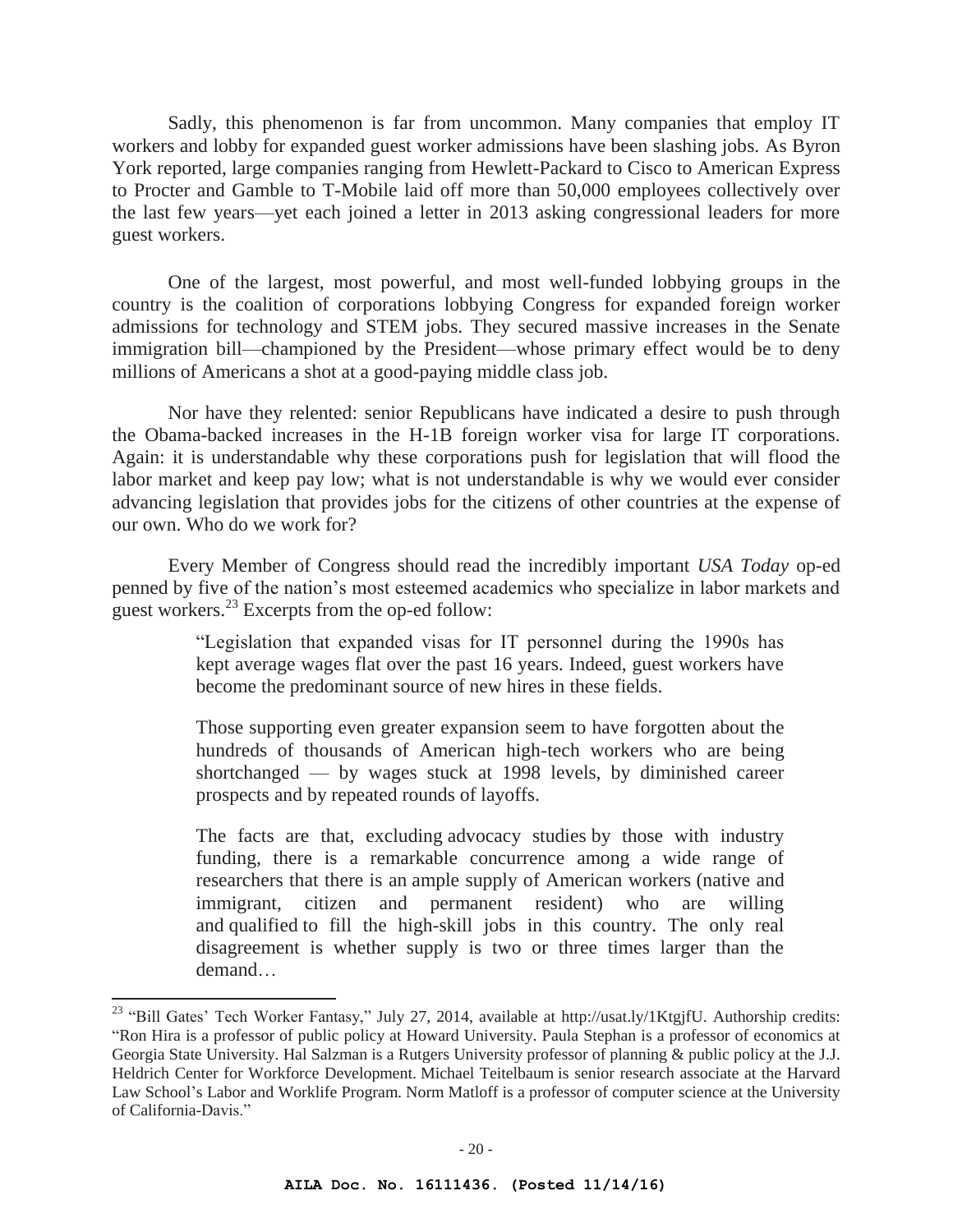Unfortunately, companies are exploiting the large existing flow of guest workers to deny American workers access to STEM careers and the middle-class security that should come with them. Imagine, then, how many more Americans would be frozen out of the middle class if politicians and tech moguls succeeded in doubling or tripling the flow of guest workers into STEM occupations…

Another major, yet often overlooked, provision in the [Senate immigration bill] would grant automatic green cards to any foreign student who earns a graduate degree in a STEM field, based on assertions that foreign graduates of U.S. universities are routinely being forced to leave. Such claims are incompatible with the evidence that such graduates have many paths to stay and work, and indeed the 'stay rates' for visiting international students are very high and have shown no sign of decline. The most recent study finds that 92% of Chinese Ph.D. students stay in the U.S. to work after graduation…

The tech industry's promotion of expanded temporary visas (such as the H-1B) and green cards is driven by its desire for cheap, young and immobile labor. It is well documented that loopholes enable firms to legally pay H-1Bs below their market value and to continue the widespread age discrimination acknowledged by many in the tech industry…

IT industry leaders have spent lavishly on lobbying to promote their STEM shortage claims among legislators. The only problem is that the evidence contradicts their self-interested claims."

 The true number of guest workers admitted to the U.S. each year solely for the purpose of filling coveted jobs in the IT and STEM fields is actually much larger than news reports would suggest.

In addition to the supposedly "capped" 85,000 annual H-1B visas, there are many employers exempt from the cap, including those renewing past H-1B's. Employers also receive an exemption when they hire a new worker who was previously employed by a capped employer. So, in FY2012, there were about 263,000 H-1B visas approved. But, due to overlapping admissions and other factors, the total number of H-1B workers physically present in the U.S. is actually much higher—it has been estimated to fall somewhere in the range of 650,000 to 750,000.

 But even that figure does not capture the entire foreign labor pool of temporary workers available to employers in these industries. The L-1 visa allows employers to transfer employees from abroad to fill jobs domestically. The stock of L-1 workers is estimated to be around 350,000. There are other programs as well, such as the controversial Optional Practical Training program for F-1 visa holders.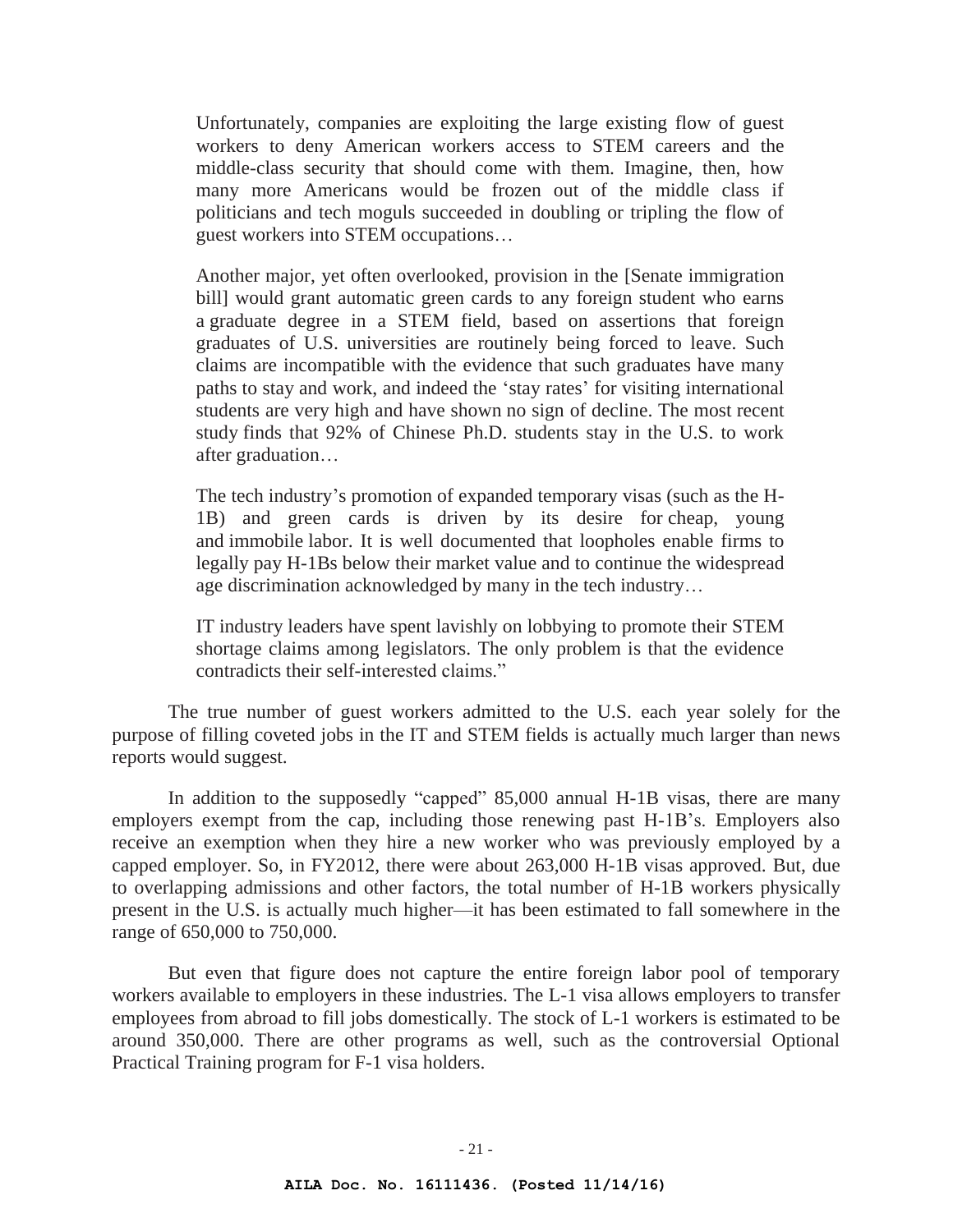Frustrated in their attempts to pass legislation, the IT industry succeeded in getting the President to decree foreign worker expansions by fiat. From *Science Careers* magazine:

> "Three of the president's proposals target tech, [UC Davis Professor Norm] Matloff notes: providing work permits for H-1B workers' spouses; expanding the Optional Practical Training (OPT) program, which allows foreign students to work in the United States; and allowing green card applicants more freedom to change jobs. Matloff expects the resulting increase in the number of foreign workers competing for domestic jobs to hurt American applicants and reduce pay. 'This is especially true in that the foreign workers are overwhelmingly young, thus exacerbating the rampant age discrimination that we already have in the tech world,' he writes. The OPT program has been singled out by critics because some tech companies advertise jobs specifically to those with OPT status, seemingly excluding domestic workers."

 In one of the most thorough papers on the subject, the Economic Policy Institute notes the large disparity between how many qualified students that the U.S. graduates for specialized fields and the number that receive jobs in those fields:

> "U.S. employers have access to the world's largest body of STEM students… U.S. students make up one-third of the entire global population of high-performers on tests of science knowledge… for STEM graduates, the supply exceeds the number hired each year by nearly two to one, depending on the field of study. Even in engineering, U.S. colleges have historically produced about 50 percent more graduates than are hired into engineering jobs each year [while] that share [is] even higher in recent years… Of those graduates with the most IT-relevant education, a large share report they were unable to find an IT job while others found IT jobs to be paying lower wages or offering less attractive working conditions and career prospects than other, non-STEM jobs."

 In summary, Washington policy has created a system that locks many of America's best and brightest out of a career in their chosen field of study, and is actively pursuing measures that will make those hardships worse. The word "DREAM" features prominently in the immigration debate; what about the dreams of American children and college graduates?